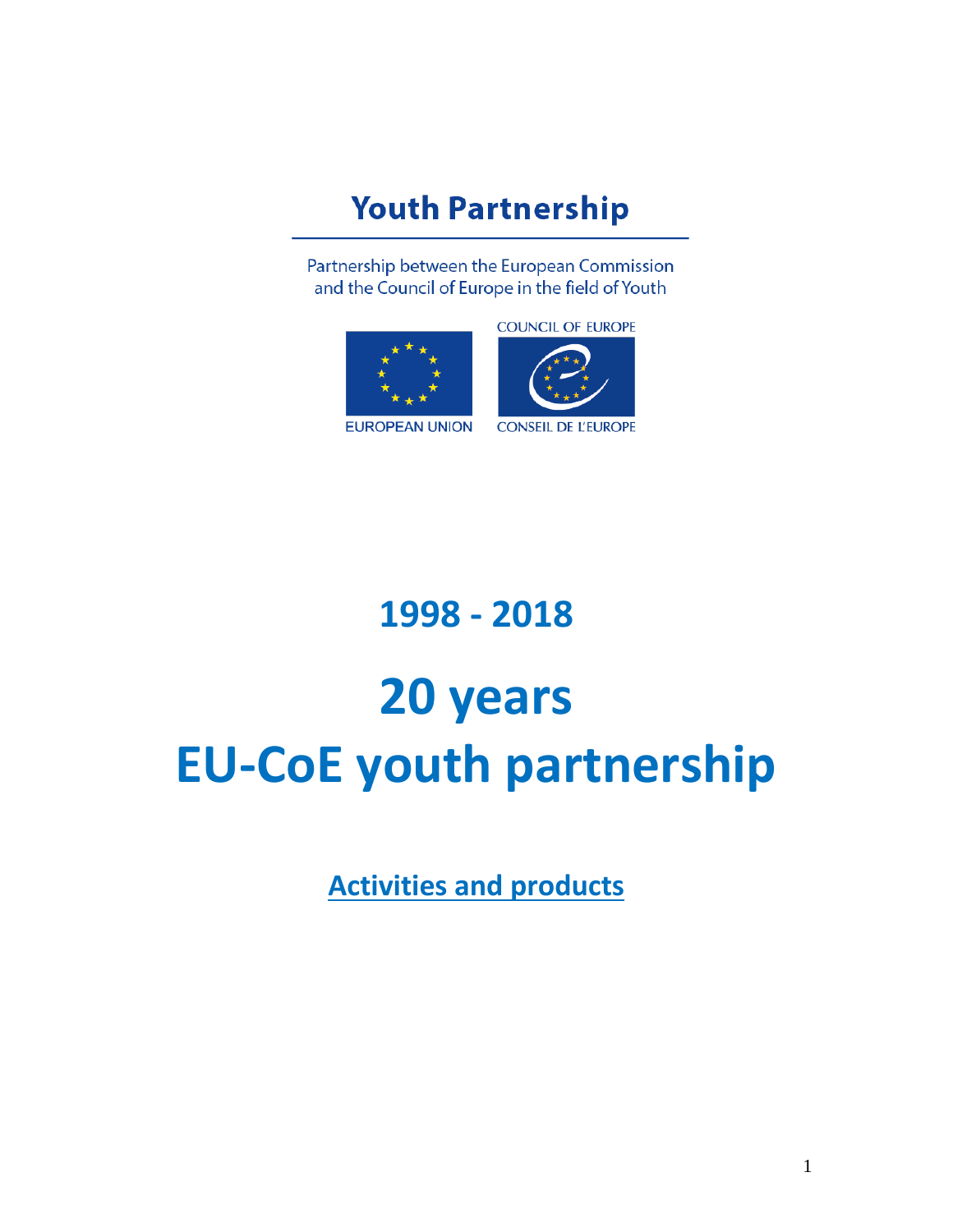### **Activities and products developed by the EU-CoE youth partnership 1998 - 2018**

#### **A. Training of Youth Workers / Youth Leaders (1 Nov 1998 – 31 May 2005)**

The partnership on training started in 1998 and led to four consecutive covenants. The following activities have been implemented in this period:

#### *1 st Training Covenant* (1 November 1998 – 31 July 1999)**:**

- 3 training courses
	- o Intercultural Language Learning
	- o Roma Youth Leaders
	- o Project Management and Trans-national Voluntary Service

#### *2 nd Training Covenant* (1 August 1999 – 30 June 2000):

- 6 training courses
	- o Organisational Management
	- o Intercultural Learning
	- o Conflict Management
	- o Training for Trainers
	- o Voluntary Projects
	- o Youth Information & Counselling.

#### *3 rd Training Covenant* (1 July 2000 – 29 February 2004):

- 3 European Citizenship training courses followed by an impact evaluation seminar on the citizenship course
- "Advanced Training for Trainers in Europe" (ATTE) course
- Contribution to the training event "Bridges for Training" (Bruges 2001).

#### *4 th Training Covenant* (1 March 2004 – 31 May 2005):

- 3 short-term training modules on European Citizenship (in co-operation with the network of National Agencies & the SALTO Resource Centers
- Evaluation meeting on "Advanced Training for Trainers in Europe" (ATTE)
- T-Kit Seminar on T-Kit 7 Citizenship, Youth and Europe (in co-operation with the Polish National Agency)
- Contribution to the "Bridges for Recognition" event (Leuven 2005).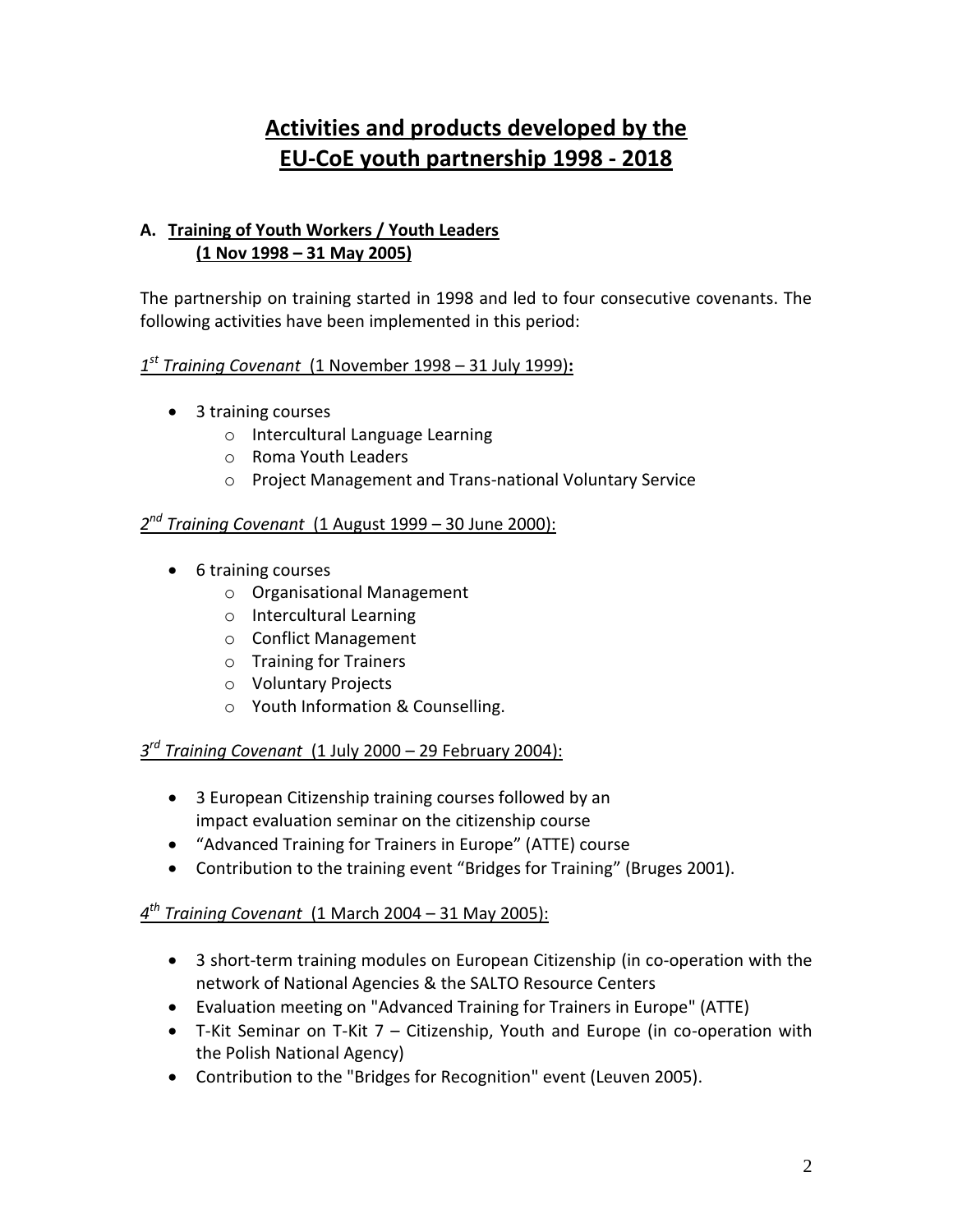#### **B. Euro-Mediterranean Youth Cooperation (1 May 2003 - 30 April 2005):**

The partnership covenant on Euro-Med youth co-operation was composed of following activities in co-operation with the North-South Centre in the Council of Europe:

- Training course "Intercultural learning and human rights education in the Mediterranean"
- Training course "Citizenship matters promoting the participation of women and minorities" (co-operation with Swedish Institute of Alexandria)
- Long-term training course: "youth participation and intercultural exchange in Euro-Med youth projects"
- Long-term training course Training for Trainers TATEM (in cooperation with Salto Euro-Med Resource Centre)
- Production of training and education materials (Training-Kit on Euro-Med youth work).

#### **C. A better knowledge and understanding of youth / youth research (1 April 2003 – 31 March 2005)**

The following activities under the covenant "Youth Research" were implemented:

- Development of the *"European Knowledge Centre for Youth Policy"* as a state of the art online knowledge management system including the creation of a network of correspondents and their training
- European Network of Youth Researchers: two annual meetings
- Thematic Research Seminars (four) on
	- o *"Resituating Culture: Reflections on Diversity, Racism, Gender and Identity in the Context of Youth"*
	- o "*What About Youth Political Participation?"*
	- o "*The Youth Sector and Non-formal Education/Learning: working to make lifelong learning a reality and contributing to the Third Sector"*
	- o *"How does the Voluntary engagement of Young People enhance their active citizenship and solidarity"*
- Workshop on the "*The New Generation of YOUTH Programme*".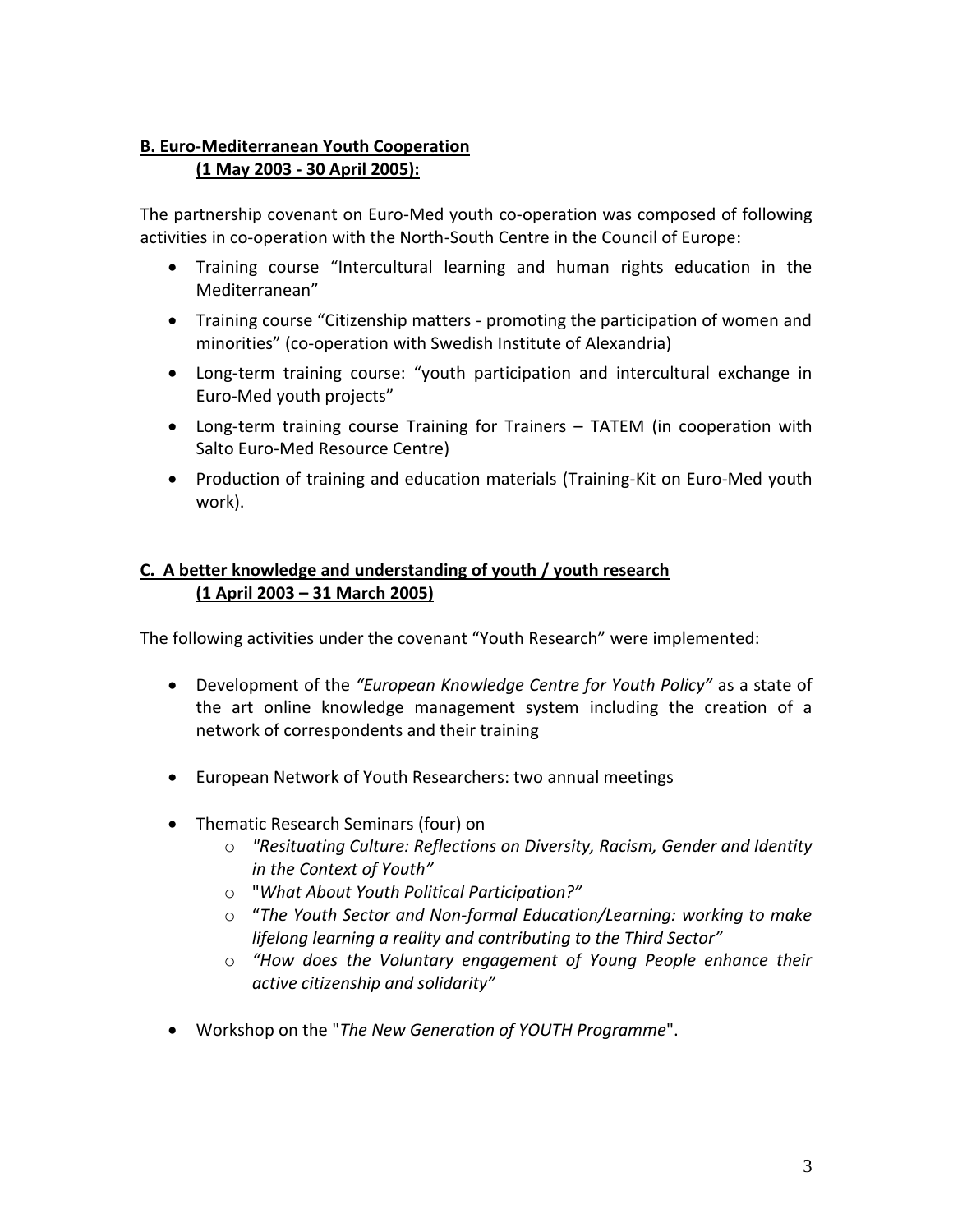#### **D. The Framework Partnership Agreement for the period: 1 May 2005 – 31 December 2006**

The first Framework Partnership Agreement, covering the areas of Youth Worker Training, Euro-Mediterranean Youth Cooperation and Youth Research, was complemented by two Specific Grant Agreements (1 May 2005 – 31 December 2005 and 1 January - 31 December 2006, extended for specific activities to 30 June 2007).

#### European Citizenship training courses

- A *Seminar* discussed political, social and educational dimensions of European Citizenship Education and came up with concrete plans of training projects as of the year 2006.
- An *evaluation meeting* on the European Citizenship training focused on the format, the content and the results of first experiences with training modules.
- A series of in 2005 three and in 2006 six *European Citizenship courses* trained youth workers and youth leaders in 5-day training courses in co-operation with National Agencies of the YOUTH Programme.
- A *Curriculum Development Seminar* clarified the conceptual framework of the European Citizenship courses.
- *Training on European Citizenship* trained staff of National Agencies, National Coordinators and of SALTO Resource Centers.

#### Human rights education, Intercultural dialogue and co-operation

- Two Regional Training Courses on *Human Rights Education and Citizenship* were held in Jordan and Egypt within Euro-Mediterranean cooperation.
- The long-term training course *"Participation and Intercultural learning"* was consolidated and evaluated in a 10 days seminar.
- A seminar on *"Diversity, Human Rights and Participation in the framework of Euro-Mediterranean youth cooperation*" at the University on Youth and Development in Mollina was organized in cooperation with the European Youth Forum and the North-South Centre.

#### Quality, recognition and visibility of youth work and training

- The training of trainers initiative (TATEM) went in its 3<sup>rd</sup> phase with a follow-up seminar developing and consolidating skills and competences of 30 trainers active with projects in Euro-Med.
- *A survey on training offers for youth workers / trainers in Europe* collected the different types of training offers for trainers and youth workers.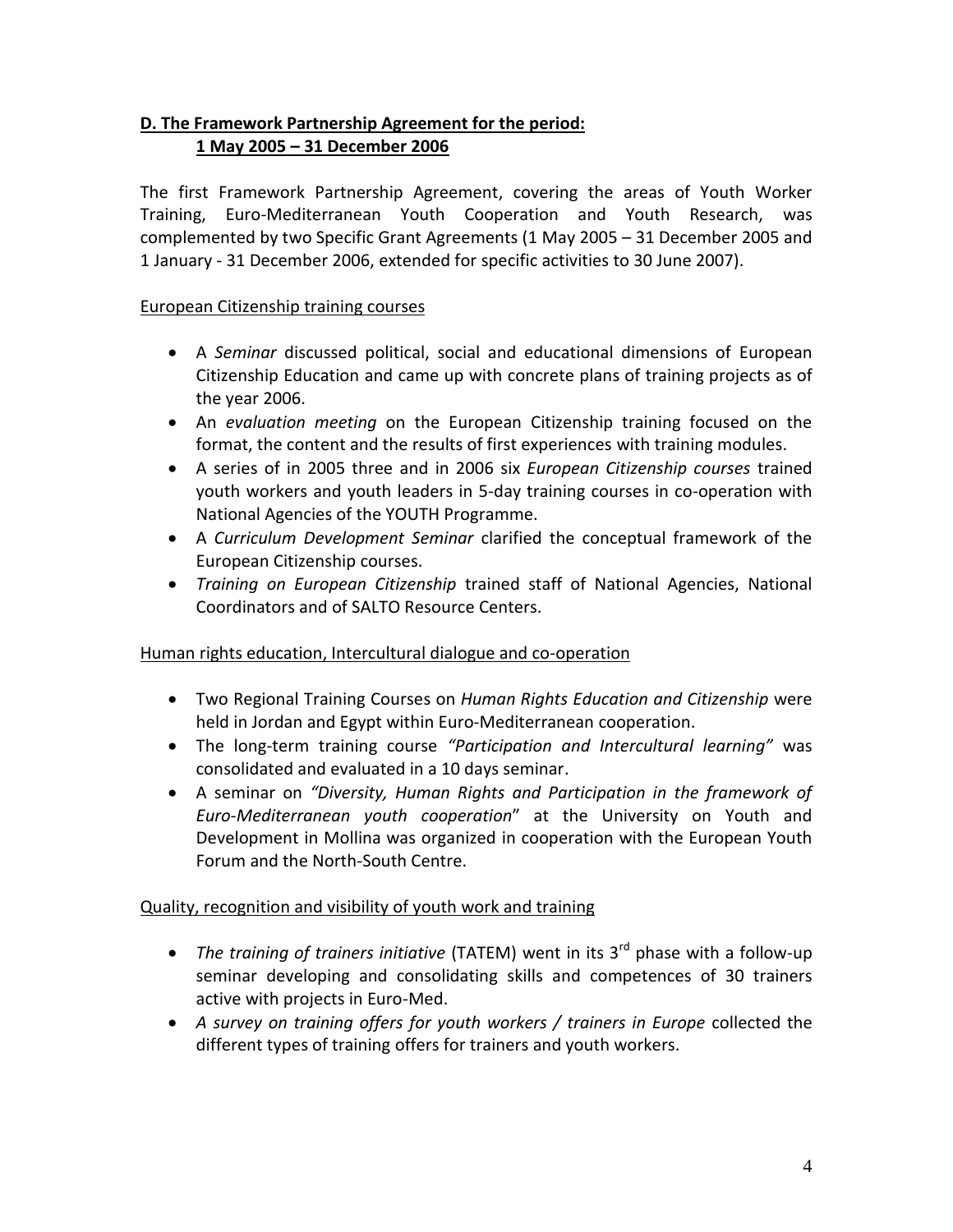- A "*Training for youth trainers on co-operation with Eastern Europe and Caucasus*" was organised in co-operation with the SALTO Resource Centre for Eastern Europe and Caucasus.
- The Partnership transferred the experiences developed in the field of youth worker training into a future "*MA in European Youth Studies"* by being member of a development group of European universities. Two workshops took place in this framework.

#### Youth policy development

- *A Seminar on Youth Policy* took place in Egypt within Euromed youth cooperation, in cooperation with the National Agency of Sweden,
- followed by a seminar on *"The role of research in youth policy and youth work development in the broader Euro-Med context*" and
- a round-table on youth policy in the Euro-Mediterranean region in Cairo, organised in cooperation with the Swedish Institute in Alexandria.

#### Better understanding and knowledge of youth

- Three Research Seminars, bringing together 25-30 experts, were held on:
	- o *Social Inclusion*
	- o *Diversity, Human Rights and Participation*
	- o *Young people and European citizenship*
- A workshop on *Voluntary activities and young people with fewer opportunities* gathered practitioners and researchers to discuss strategies for involving young people with fewer opportunities in voluntary work.
- A workshop on the *Economic dimension of youth work* discussed results of a literature review carried out in the framework of the partnership. This led to the launch of a Call for Research Project on this topic in 2007.
- The *European Knowledge Centre on Youth Policy* was further developed and integrated a second series of priority themes in the pilot version. The correspondents were trained and a quality group was created.
- The annual *Research network meeting* brought together researchers representing all member states of the Council of Europe.

#### Management activities

 *The Partnership Management* was reinforced by convening meetings of Partnership Management Board (two per year), four Partnership Sectorial Groups, Partnership Consultation Meetings (both once a year)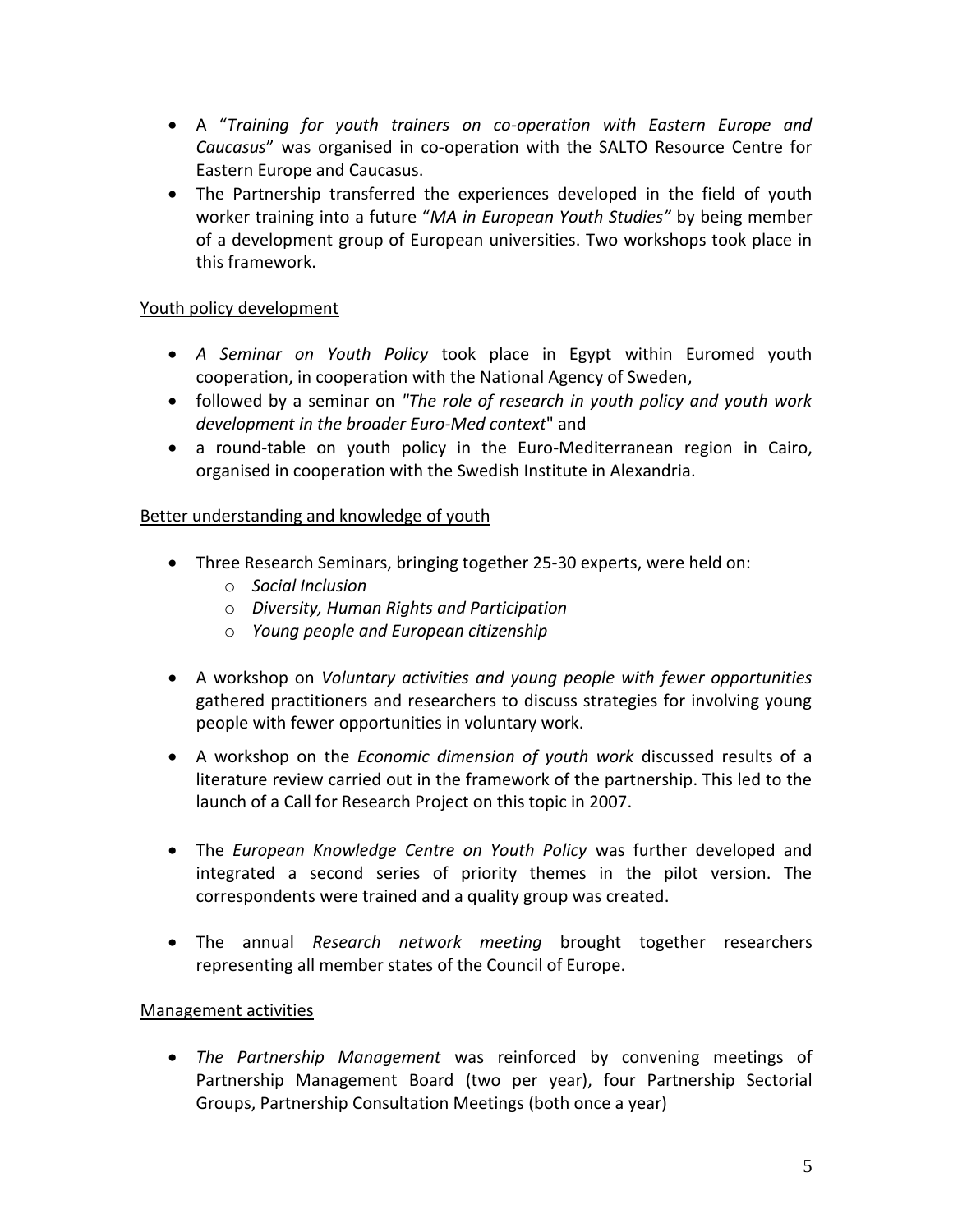#### **E. The second period of Framework Partnership Agreements**

#### **(1 January 2007 – 30 June 2010)**

#### European Citizenship training courses

- Based on the experience made with European Citizenship Modules in the former years, the *curriculum of the European Citizenship training courses* was further developed in co-operation with experts and trainers.
- A European Citizenship Follow-up seminar for former participants of the training Modules was organized in November 2007.
- A series of *training courses on European Citizenship* for youth leaders and youth workers was implemented from October 2007 until June 2010, in cooperation with the network of Youth in Action National Agencies. These training courses took place in various European countries, according to the proposals made by the hosting National Agencies (in the United Kingdom, Hungary, Turkey, Poland, Denmark, Italy, Germany, Iceland, Spain, Belgium, Romania, Slovenia, Czech Republic, France).
- The activities were prepared, monitored and evaluated by a *consultants' meeting on European Citizenship* (Jan 2007), a *preparation meeting with trainers and National Agencies* representatives (May 2007) and two *evaluation meetings* (Feb & Oct 2008).

#### Human Rights Education, Intercultural Dialogue

- In the framework of Euro-Mediterranean cooperation the following activities were implemented:
	- o Euro-Mediterranean training course ''Human Rights Education for Enhancing Intercultural dialogue'', April 2007 in Budapest
	- $\circ$  Third Regional Training Course for the Maghreb region on Human Rights and Citizenship and evaluation meeting for trainers and multipliers, May 2007 in Fès, Morocco
	- o The evaluation meeting of the Training Active Trainers in Euro-Mediterranean Youth Work (TATEM), June 2007 in Budapest
	- o The seminar "The role of youth work and youth organisations in youth policy definition in EuroMed region" was the third event of a series of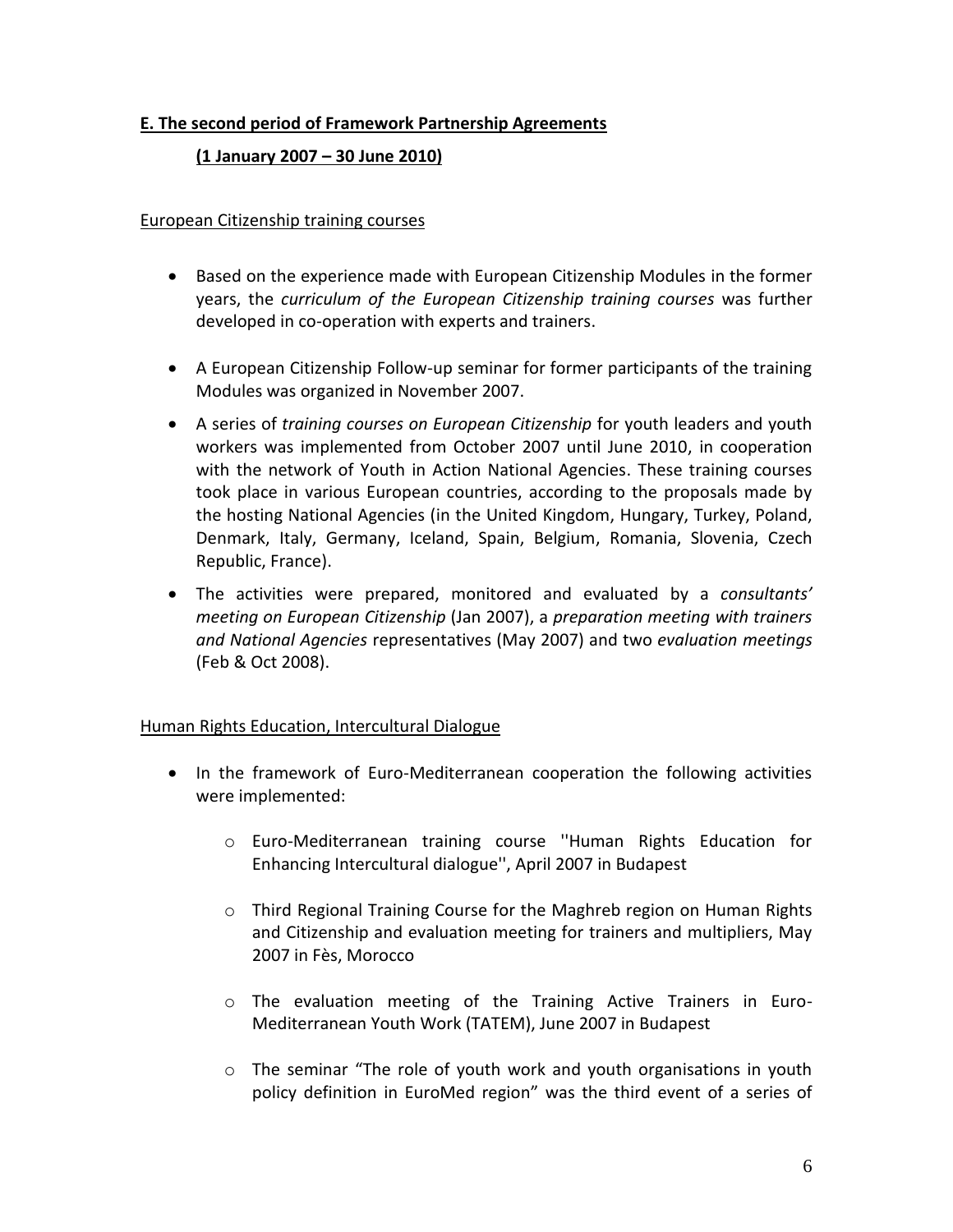three in the EuroMed Region bringing together the main stakeholders of the triangle Research, Policy and Youth Work practice, 2007 in Alexandria, Egypt

- o The 2nd round-table "Youth policy co-operation in Euro-Mediterranean framework" was held 2009 in Budapest
- o Euro-Mediterranean training course 'Conflict Resolution and Human Rights Education for Enhancing Intercultural Dialogue with Young People', October 2008 in Budapest
- o Training workshop based on MOSAIC: T-kit on the Euro-Mediterranean youth work - "Gender-Equality for Euro-Mediterranean Youth Work", December 2008 in Antalya, Turkey
- $\circ$  Training seminar for trainers, based on MOSAIC, the training kit 11 for Euro-Mediterranean youth work, November 2009 in Antalya, Turkey, in cooperation with the Salto Euro-Med Resource Centre, the Turkish National Agency of the Youth in Action program and Akdeniz University
- o Training Course on Human Rights Education in the Euro-Mediterranean context in Lebanon, June 2009
- o Training course on Youth Policy in Intercultural Dialogue in the Euro-Mediterranean region, January 2010 in Strasbourg, in co-operation with «Anna-Lindh-Foundation for the Dialogue between Cultures»
- o Seminar on Euro-Arab Youth Policy Cooperation in the broader Euro-Mediterranean context, in June 2010 in Sharm El Sheikh, Egypt
- $\circ$  Consultative meeting for a Training course for Trainers (in the field of Euro-Mediterranean cooperation), May 2010 in Strasbourg
- Activities within the annual *University Youth and Development* in Mollina, Spain:
	- o The Euro-Mediterranean training seminar titled "Religious Dialogue and Anti- discrimination" was held in 2007
	- o "Intercultural dialogue: the global youth perspective" focused on Youth and the Alliance of Civilizations in 2008
	- o "Euro-Arab training for facilitators of the 3rd League of the Arab States Youth Forum" (Morocco, November 2009) and "Preparatory meeting of the 2nd Euro-Arab Coordination Meeting of Youth Organisations"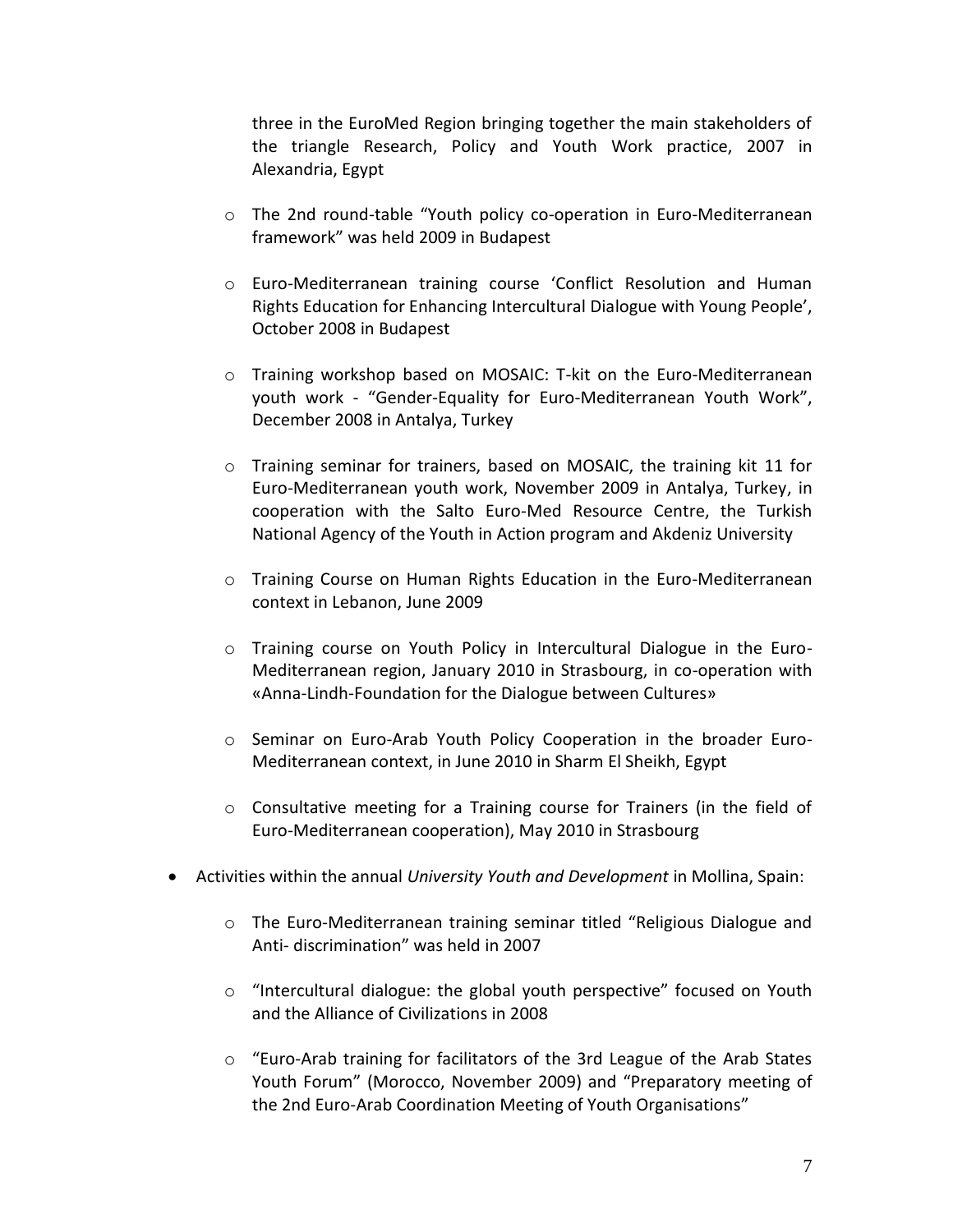- Activities within Euro-African Youth Co-operation
	- o *6th Africa-Europe Training Course for Youth Organisations:* 'Youth Participation in the joint EU-Africa Strategy', June 2009 in Tarrafal, Cape Verde
	- o *7th Africa Europe Training Course for Youth Organisations*, May 2010 in Polokwane, Limpopo, Republic of South Africa
	- o *Long-term Africa-Europe Training Course for Youth Trainers*: first residential seminar July 2009 in Grand Bassan, Ivory Coast, followed by mentoring phase and preparatory meeting of the 2nd residential seminar
	- o Training Course for *Youth Leaders / Organisations of the African Diaspora Living in Europe*, held in December 2009 in Almada, Portugal

#### Recognition, quality and visibility of youth work and training

- Implementation of the Partnership Training for Trainers of Youth Workers *Trainers for Active Learning in Europe - TALE*
	- o A s*takeholders meeting on Training of Trainers*, co-organised by the Partnership and the SALTO TC RC, identified needs and current offers for trainings of trainers in Europe
	- o It was followed by the curriculum development and preparatory phase for the future training strategy
	- o In 2009-2010 the *long-term Training Course for 30 Trainers of Youth Workers* (TALE) was implemented in a series of three residential seminars
	- o Several *Steering Group meetings on Training for Trainers* were organised in this period in order to set the purpose and strategic objectives of the Partnership Training for Trainers, propose a framework for developing and accompanying its implementation in 2009/2010.
- An expert workshop "Continue the Pathways towards Recognition" was held in Prague, Czech Republic, June 2008 on Recognition of non-formal learning, organized by the Czech National Agency and supported by the partnership
- Seminar on *"European YouthPass" / " European Portfolio" - Tools for Recognition of Non-formal Learning*, held in May 2009 in Strasbourg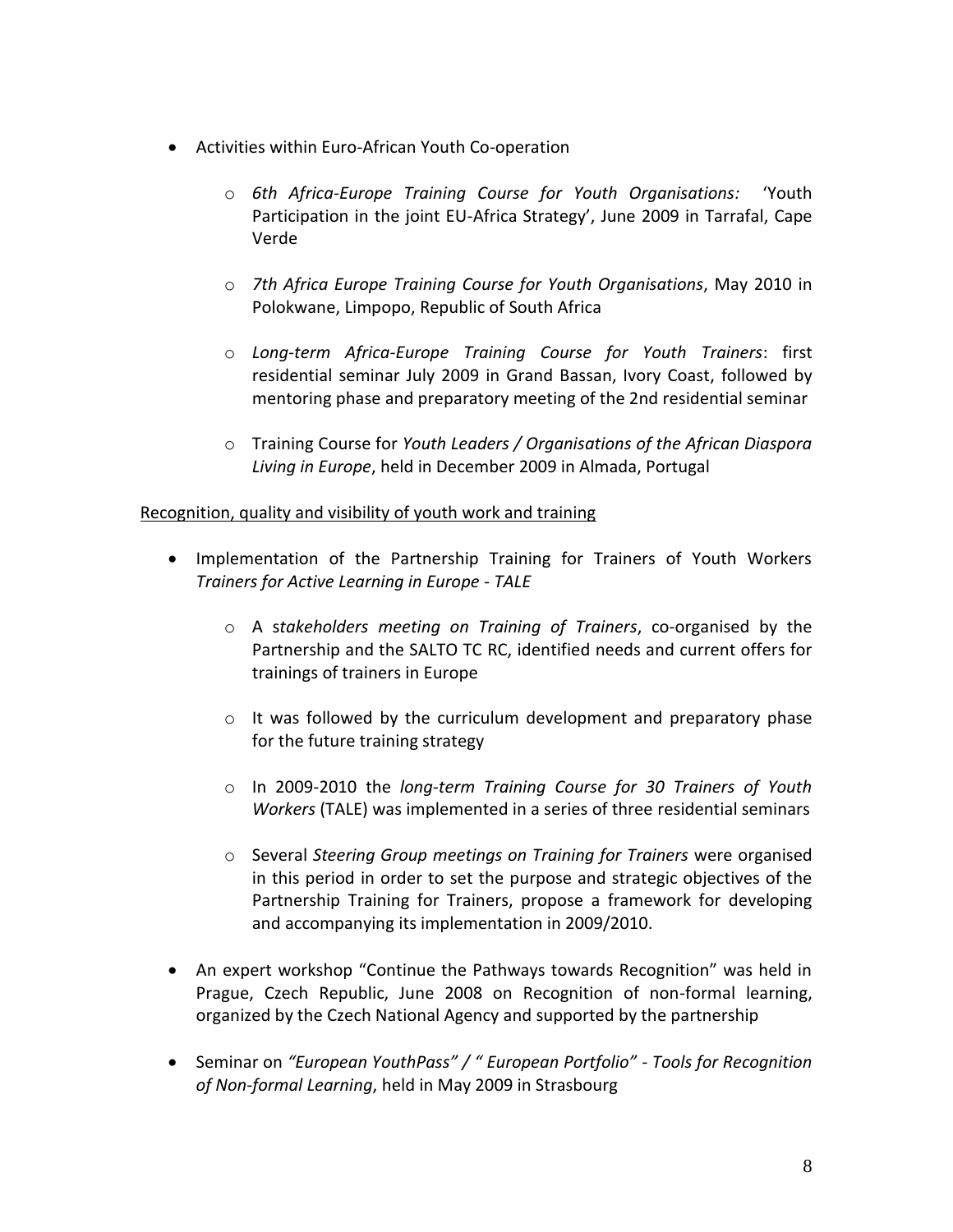- The *Master's Degree in European Youth Studies* was further developed by partner universities from across Europe, supported by the Partnership, 2007 - 2009.
- The project *Indicators for Intercultural Dialogue* was kicked off by an initial research / expert workshop in May 2010 in Budapest, followed by a feasibility study.

#### Better understanding and knowledge of youth / youth research

- *Three Research Seminars* were organised on the following topics:
	- o Employment & the future of work (2007)
	- o Equal Opportunities (2007)
	- o Health and well-being (2008)
- *Two Expert workshops* were held 2008 and 2009 in Blankenberge on History of Youth Work, in cooperation with the Flemish Community of Belgium
- *The Study on the economic dimension of youth work* was presented and discussed in a final expert workshop in June 2007.
- The 13th, 14<sup>th</sup> and 15<sup>th</sup> *annual network meeting of researchers* invited continuously researchers coming from the member states of the Council of Europe, 2007, 2008, 2010.
- Towards the end of this period the network was replaced by the newly created *Pool of European Youth Researchers;* its members were selected following a call and the first meeting was conducted
- The *European Knowledge Centre for Youth Policy* was continuously further developed in co-operation with national correspondents, a quality group and experts.

#### Youth Policy Development

- *Workshops on Youth Policy development and cooperation* were organised in cooperation with SALTO RC EECA and SEE for
	- o *Eastern Europe and the Caucasus* (2007 in Strasbourg, 2009 in Konstancin-Jeziorna, Poland),
	- o *Russia and CIS* countries (2007 Moscow and 2008 Strasbourg) and
	- o *South East Europe* (2007 in Croatia, 2008 in Serbia, 2009 in Slovenia focus on (un)employment).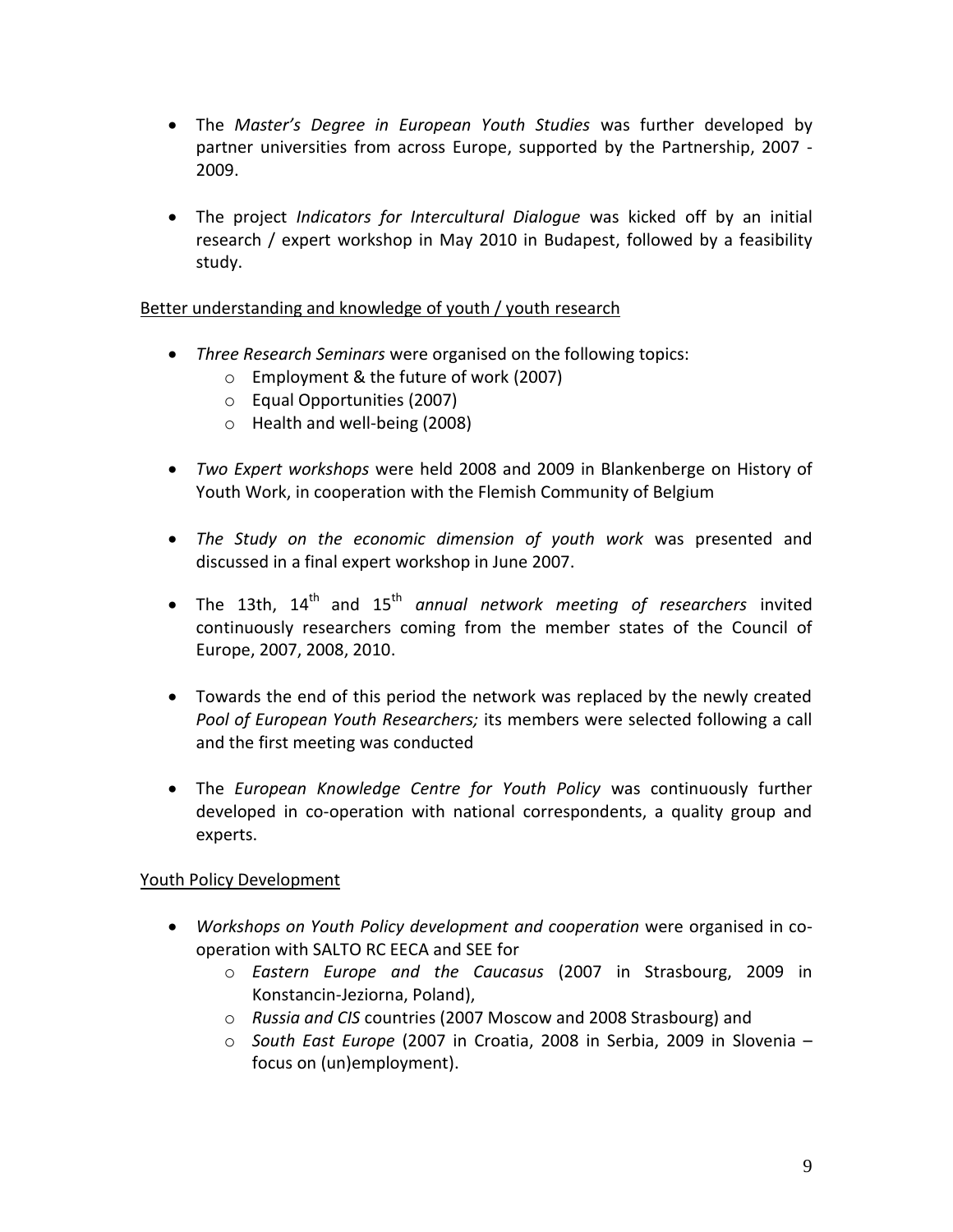*Studies on Youth Policy and Youth Work in the countries of Eastern Europe & Caucasus and in South East Europe* were conducted, starting in 2010 with an expert kick-off meeting

#### Management activities

 *The Partnership Management* was continuously reinforced by convening meetings of stakeholders and partners: Partnership Management Board (2 per year), Partnership Sectorial Groups, Partnership Consultation Meetings (both once a year).

#### **F. Contribution to European Youth Campaign 'All Different – All Equal'**

Thanks to additional grants of more than 500.000  $\epsilon$ , provided by the European Commission to the Youth Partnership, the European Union supported substantially the European youth campaign in 2006, 2007 and 2008. The following activities were not only financially supported by the Partnership:

- The *Launching Event* in Strasbourg gathered representatives of National Campaign Committees and youth initiatives.
- The *Fan Convention on Fair Play* was organised in co-operation with the Sport Department of the Council of Europe and with Europapark Rust, Germany.
- A *Training activity and networking meeting* of sport supporters for the prevention of discrimination and violence in sport took place in spring 2008.
- A *Training Course for resource persons* in charge of awareness raising and communication in the National Campaign Committees provided a fundamental insight into the campaign issues.
- A *Training of Trainers active in the campaign* was a multiplier event and tackled the topics of the campaign.
- The *Symposia "Diversity Youth Forum"* in Budapest, *"Intercultural and Interreligious dialogue"* in Turkey and *"Participation and active citizenship*" in Schengen, Luxemburg were a series of three symposia corresponding to the core themes of the campaign.
- The *European Youth Event in St. Petersburg* brought together 400 young people from Russia and other European countries.
- The *Conference "Immigration and Xenophobia"* in Italy was a multiple emphasis including disabilities as well as inter religious dialogue and a large cultural event.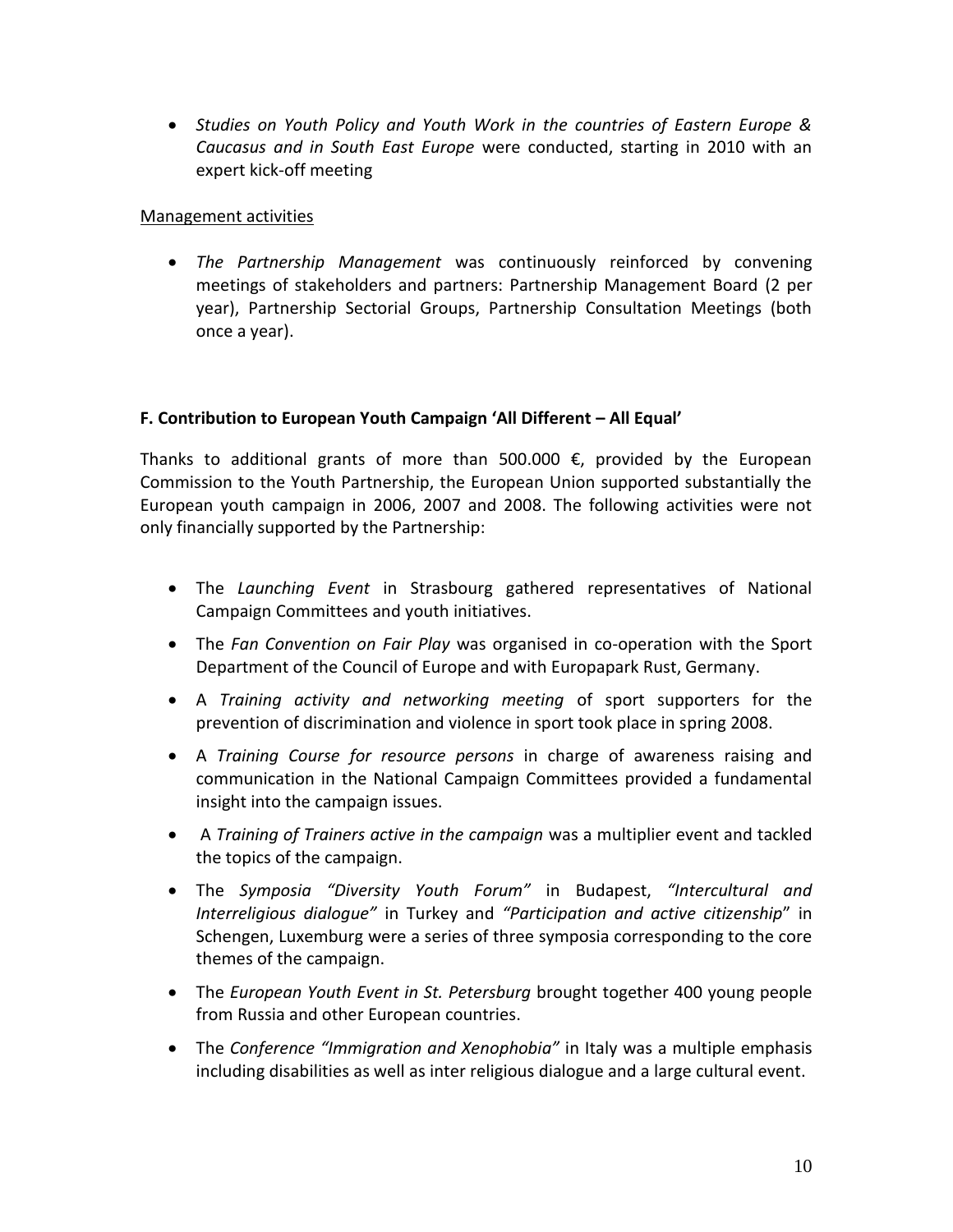- The *Closing event of the campaign* in Sweden gathered policy-makers and campaigners from across Europe who contributed to the campaign.
- The *final and concluding event* in Portugal focused on the evaluation and valorisation of the campaign and its future follow-up.

#### **G. Third period of Framework Partnership Agreements**

#### **(FPA 1 July 2010 – 31 December 2013)**

#### Support and Development of Youth Work / Recognition / Training

- Training for Trainers of Youth Workers *("Trainers for Active Learning in Europe" - TALE*):
	- o The 3rd (and last) residential seminar took place in October 2010 in Budapest
	- o Evaluation meeting of the Training for Trainers of Youth Workers (TALE) in 22–23 February 2011
- The pilot seminar *"Youth Policy and realities, youth research and theoretical foundations of youth",* short course of M.A. in European Youth Studies was organized in three stages: a (virtual) pre-seminar (Jan - Feb 2011), the residential seminar in Budapest (February 2011) and the post seminar (Feb  $-$  Mar), supported by the partnership and organised by the group of Universities under the lead of Innsbruck University.
- Pilot training course *''Participatory and knowledge based youth policy making" :*  preparatory meetings November 2012 and May 2013, first residential seminar in December 2013 in Malta, in cooperation with SALTO Resource Centre Training and Cooperation
- *Recognition of non-formal learning & of youth work*
	- $\circ$  An Expert Group was established and held regular meetings: the first meeting took place in January 2011 in Strasbourg, the second meeting in September 2011 and the third meeting in February 2012, the fourth in November 2012, the fifth in January 2013 and the sixth in October 2013.
	- $\circ$  A Symposium on (recognition of) non-formal learning and youth work took place in November 2011 in Strasbourg
	- o Support of the Eastern Partnership Youth Forum, October 2013 in Lithuania, focus on Recognition of Youth Work and Non-formal Leaning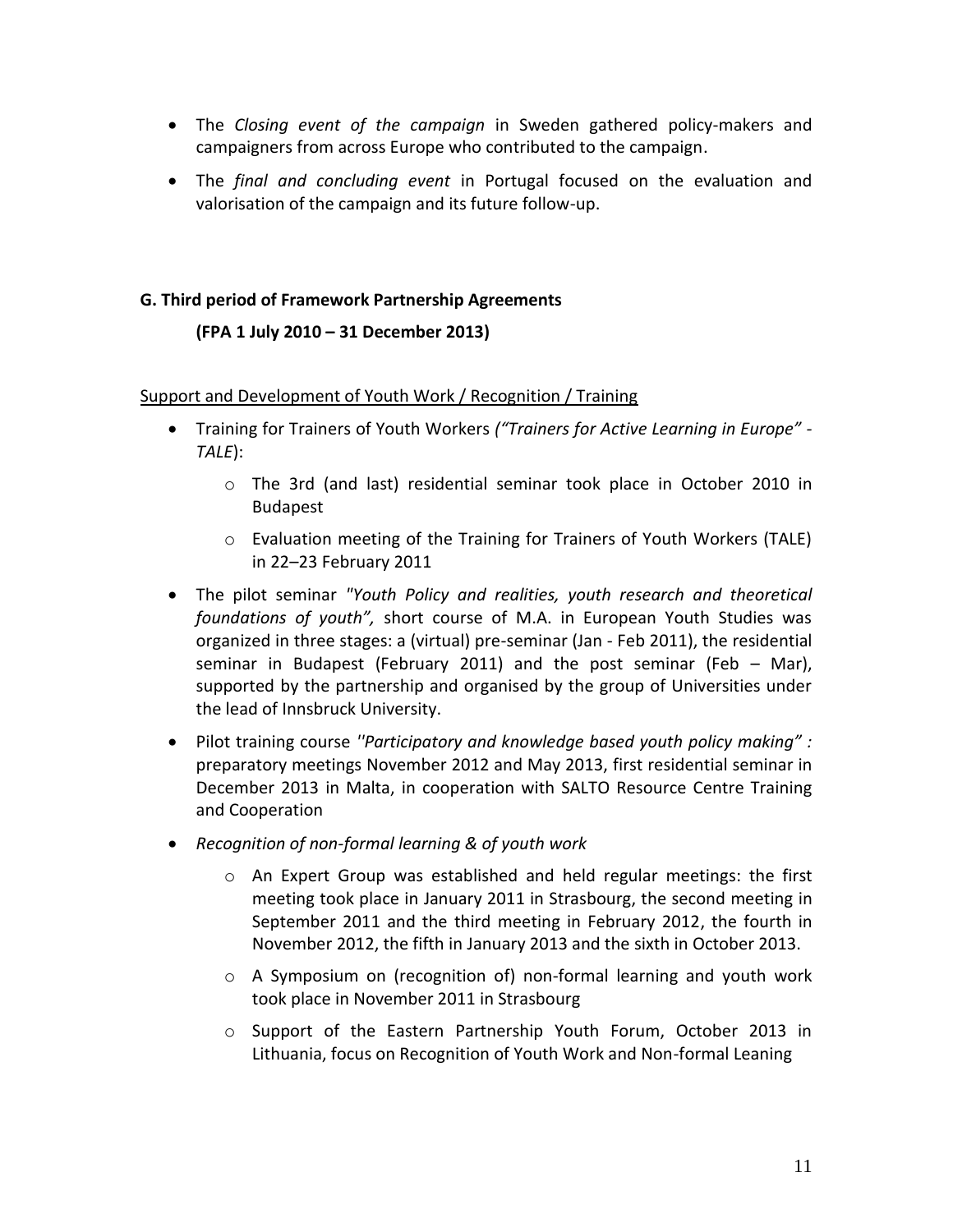Membership in the Steering Group *European Platform on Learning Mobility* in 2011-2013 and co-organising the conference "Learning Spaces – Mobility Spaces" March 2013 in Berlin

#### Knowledge-based Youth Policy

- *Further Development of the EKCYP*: 6<sup>th</sup> annual correspondents meeting in November 2010 in Brussels,  $7<sup>th</sup>$  annual meeting in October 2011,  $8<sup>th</sup>$  meeting September 2012, and 9th meeting October 2013 (at occasion of "Youth Policy in 2020 – Conference"
- Workshop on *national knowledge networks*, December 2012 in Budapest
- First Meeting of *Pool of European Researchers* (PEYR) in February 2011, the second meeting in March 2012 and the third in October 2013 at occasion of the "Youth Policy in 2020-conference"
- Studies on *Youth policy and youth work in Eastern Europe & Caucasus and South East Europe*: results of reviews from Eastern European and Caucasus were discussed during the regional seminar on youth policy development on 14-15 July 2011 in Odessa (Ukraine)
- Support of the conference *"Young People and Social Change after the Fall of the Berlin Wall"*; anniversary seminar of youth research, policy and practice, Budapest, Central European University (CEU) in November 2009
- Seminar on *''Mobility of young people - creating opportunities for cross-border volunteering for young people, particularly with fewer opportunities''*, organised in the context of the 2011 European Year of Volunteering, in December 2011
- Third workshop on the "History of youth work" took place in Tallinn in October 2011, hosted by the Estonian Ministry of Education and Research and coorganised by Finland
- Supporting the 6th Conference Young People and Societies in Europe and Mediterranean, June 2012
- The Symposium 'The Current Crisis and youth Impact and ways forward' took place in February 2013 in Strasbourg
- "Youth in 2020 the future of Youth Policy conference, October 2013 in Budapest

#### Geographical Focus

- Eastern Europe and Caucasus and South East Europe
	- o The Symposium on Youth Policy in Eastern Europe and Caucasus was held in July 2011 in Odessa, Ukraine, in co-operation with the Ministry of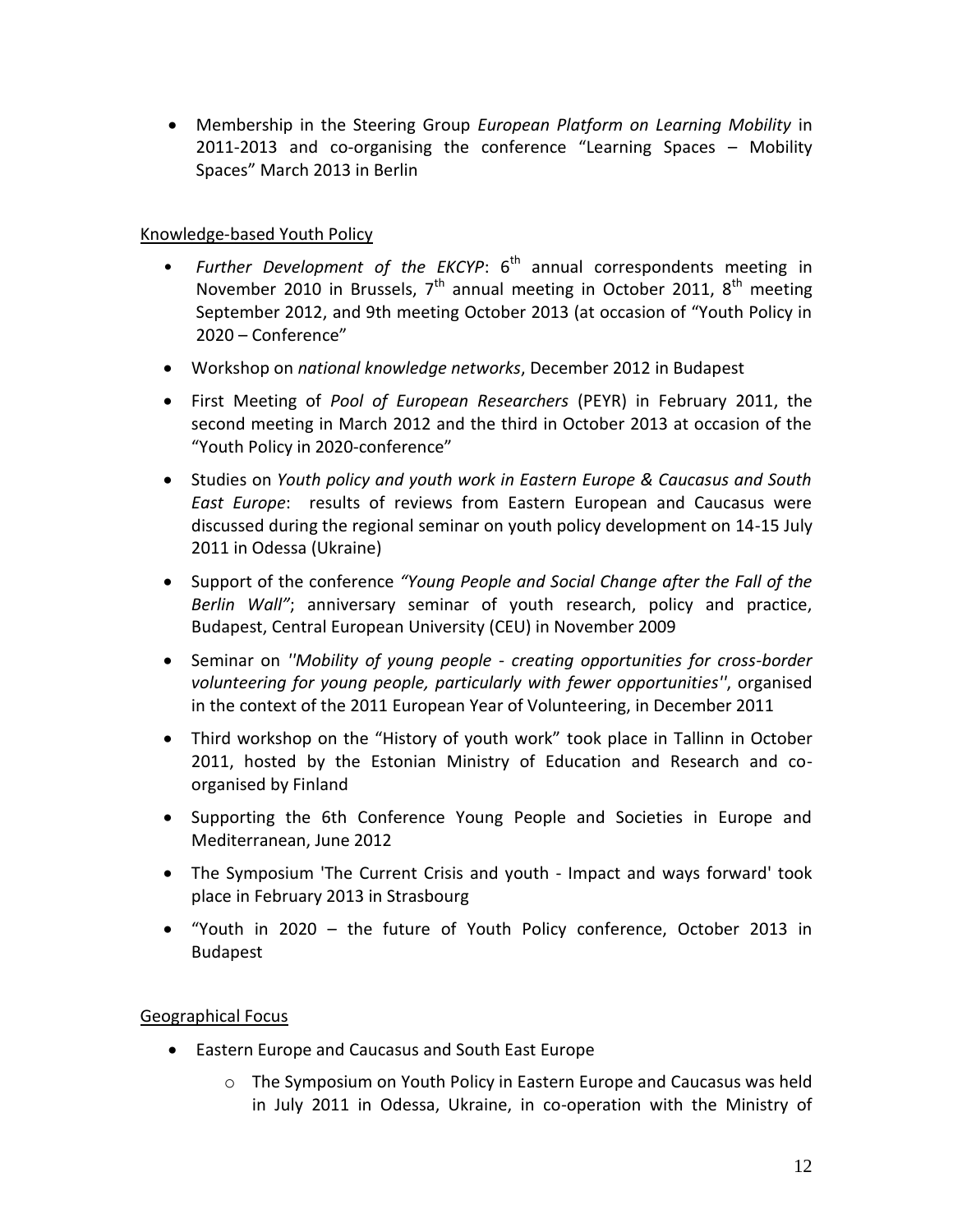Education, Science, Youth and Sports of Ukraine and Ukrainian Youth Forum

- o Youth Policy Symposium Eastern Europe and Caucasus, June 2012 in Georgia: focus on health and well being
- $\circ$  Youth Policy Symposium with EECA countries in October 2013 in Armenia
- South East Europe
	- o Symposium in South East Europe on Recognition of Youth Work and Nonformal Leaning, Albania, October 2012
	- $\circ$  Seminar on the role of information and counselling in fostering young people's social inclusion and access to their rights, June 2013 in Croatia
- Euro-Mediterranean youth co-operation
	- o Feasibility Study on *Indicators for intercultural dialogue*
	- o The Seminar on *Indicators for Intercultural Dialogue* took place in September 2011 in Mollina, Spain in the framework of the University on Youth and Development, followed by the further elaboration of guidelines and indicators.
	- $\circ$  An expert group on the Indicators for Intercultural Dialogue in Nonformal Education Activities met in December 2012, Hammamet, Tunisia and finalized the draft, which then was launched for a larger testing phase; results to be evaluated in December 2013.
	- o The "Workshop on empowerment and capacity building of youth organisations in the Euro-Mediterranean framework" was held in March 2012 in Malta
	- o Symposium "Arab spring: Youth participation for the promotion of peace, human rights and fundamental freedoms", August 2012 in Tunisia
	- o Workshop on Youth participation and Social Media, July 2013 in Tunisia
	- o Workshop on Youth and Citizenship, November 2013 in Jordan
- Euro-African Youth Co-operation
	- $\circ$  Steering Group activities and preparatory measures to the 2nd Africa Europe Youth Summit 2010, held 25-28 October in Tripoli, Lybia.
	- o The second residential and last seminar of the long-term Training Course for Trainers on Africa Europe Youth Cooperation took place in the framework of the 2nd African University on Youth and Development, in Cape Verde, July 2010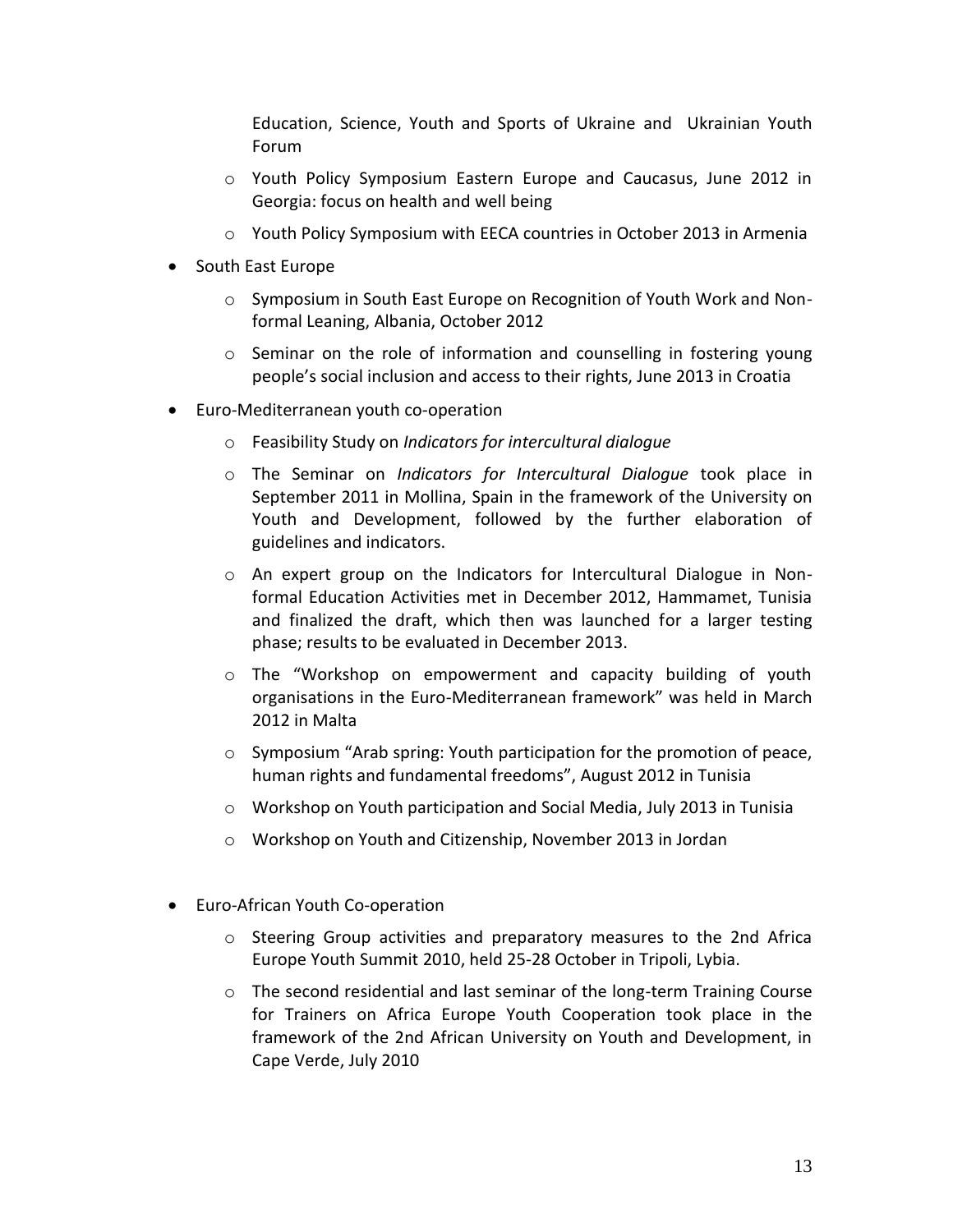- $\circ$  The 2nd Training Course for Youth Leaders of the African Diaspora Living in Europe took place in Cape Verde, July 2010 at the same occasion
- o The Youth Leaders Meeting on Youth Policies in the context of the Europe-Africa youth cooperation, was organised in April 2011 in Addis Ababa, Ethiopia
- o The meeting of the African Youth Diaspora in Europe, "From Millennium Development Goals to Millennium Development Wins'' was organised in September 2011 in Mollina, Spain
- $\circ$  1<sup>st</sup> Africa-Europe Youth Platform meeting took place in November 2012 in Addis Ababa, Ethiopia

#### Management activities

- Management Board meetings: October 2010 in Strasbourg, November 2011 in Brussels, April 2012 in Brussels, December 2012 in Brussels
- Advisory Group meeting in October 2010 in Strasbourg, April 2011 in Brussels, October 2011 in Brussels and September 2012 in Brussels

#### **H. Fourth period of Framework Partnership Agreements**

#### **(FPA 1 January 2014 – 31 December 2016)**

Logframe with thematic priorities, objectives and expected outcomes consistent throughout the 3-year period.

Themes:

- 1. Participation/citizenship: including new concepts and tools.
- 2. Social inclusion with a focus on: outreach, access to social rights, and fighting new forms of xenophobia and discrimination for vulnerable groups
- 3. Recognition and quality of youth work.

Activities by objectives:

- 1. **"Better knowledge"**: A "think tank" to establish a clear picture of current and upcoming challenges and trends in participation for all young people, based on research evidence, sociological and statistical analysis and input from within and beyond the youth sector.
- Mapping of barriers encountered by youth in vulnerable situations: steering group meetings, expert meeting in October 2014 in Strasbourg, France and a study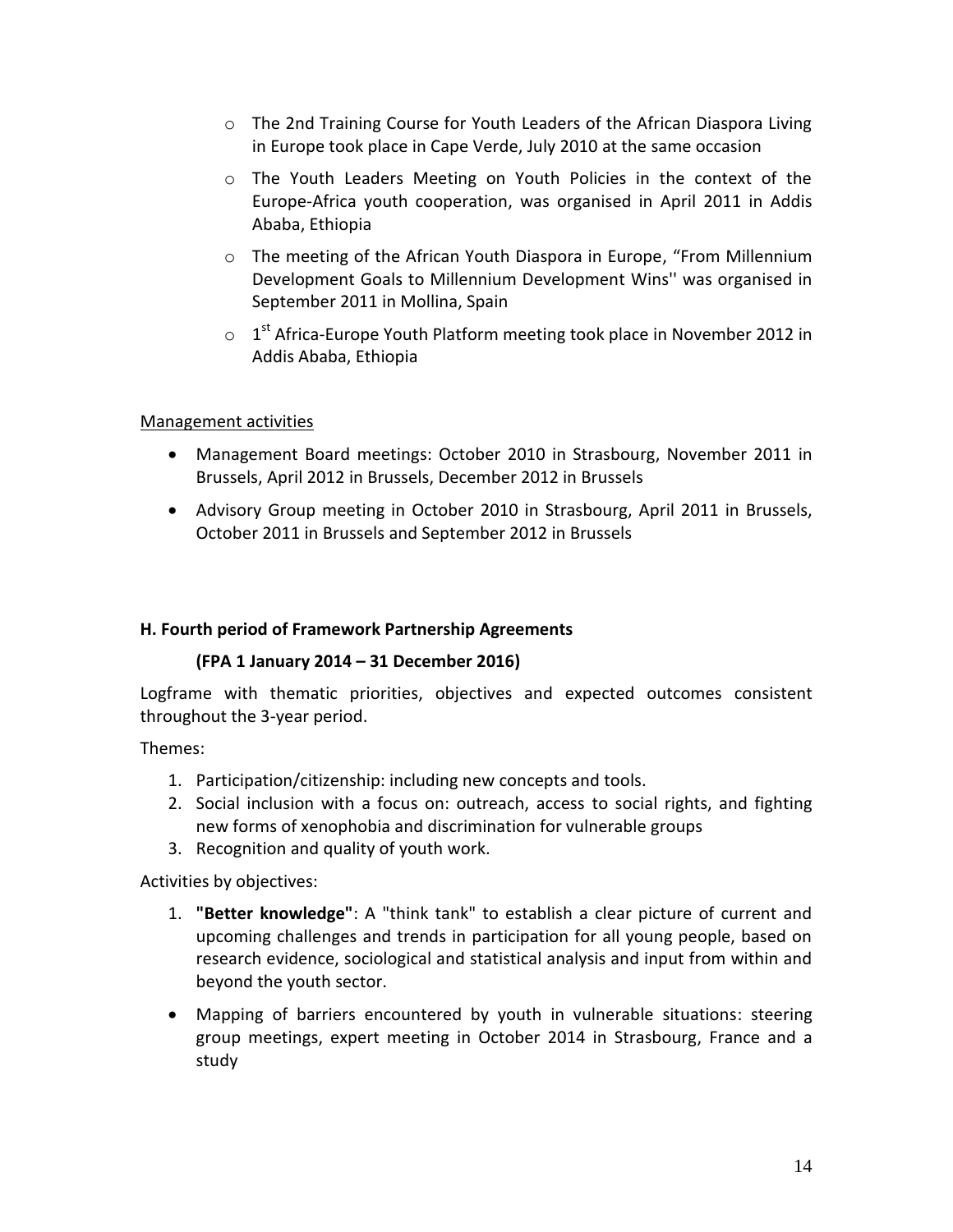- Conference on the role of youth work in supporting young people from vulnerable groups "Beyond barriers", on 26-27 November 2014, in Buġibba, Malta
- Reflection on youth participation an expert meeting, analytical papers and policy recommendations on youth participation
- European Knowledge Centre for Youth Policy (EKCYP) revamped and enlarged with thematic parts (so called platforms); thematic questionnaire concerned inequalities experienced by youth; contributions on countries not covered by the EU YouthWiki complementing the knowledge on youth policy; annual meetings of EKCYP correspondents
- Renewed Pool of the European Youth Researchers, the members of which were involved in all the EU-CoE youth partnership activities; annual meetings of PEYR members
- Annual joint meetings of EKCYP and PEYR, leading to organising their thematic seminars, in 2016: "Trends and Perspectives on Youth Research"
- *Ideas Lab* meeting on 16-17 April 2015 in Strasbourg, France with young people, leading to a video: ''100%'', providing access for 100% of young people to 100% of the information on their opportunities and potential
- Symposium on youth participation in a digitalised world, 14-16 September 2015 in Budapest, Hungary, with a range of analytical papers on the topic
- Contribution to the Peer Learning on Cross-Sectoral Youth Policy in 2014 and 2015, co-organised by the Luxemburgish and Latvian Presidencies of the European Council
- Symposium "(Un)Equal Europe?" on 30 May 01 June 2016 in Budapest, Hungary, with preceding thematic analytical papers and resulting key messages
- Expert Meeting on a Quality Framework in Learning Mobility on 16-17 June 2016 in Tbilisi, Georgia, resulting in principles for quality in learning mobility
- 2. **"Promotion of Youth Work"**: Advocacy regarding the contribution of youth work to youth participation, including innovative youth work, partnerships, outreach, learning mobility and recognition of youth work.
- Mapping on recognition practices and tools at national and European levels
- Compendium of testimonies of impact of youth work/ non-formal education/learning experience
- Online platform on recognition with annual reports on the developments in terms of recognition of youth work and non-formal education/learning (2014, 2015)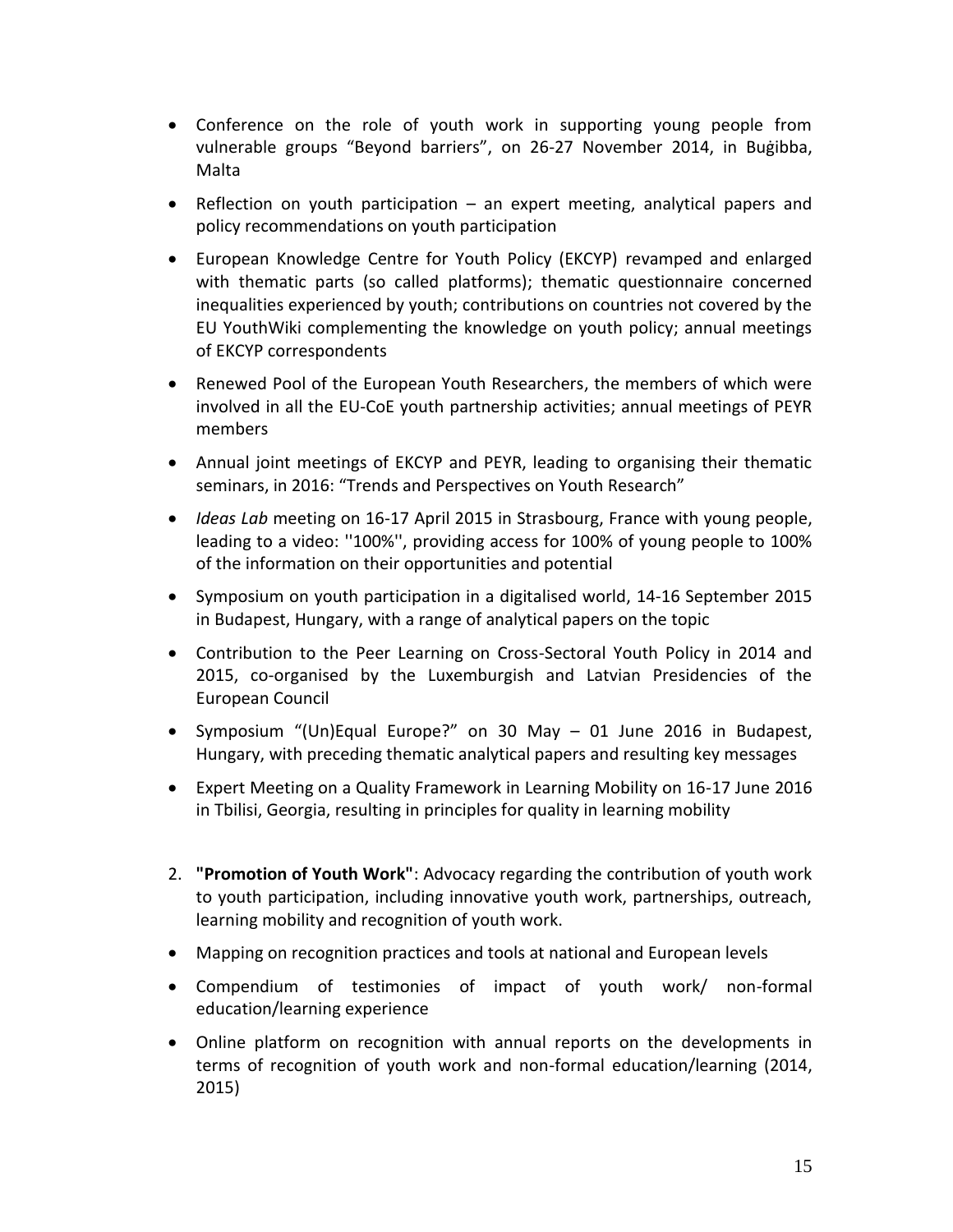- Developing Intercultural Dialogue indicators/guidelines for intercultural dialogue in non-formal learning/education activities
- *5 th workshop* on the history of youth work and its relevance for youth work policy today "Autonomy through dependencies", 8-10 June in Espoo, Finland
- European Platform on Learning Mobility: transfer of EPLM coordination, online platform on learning mobility, the Steering Group and experts/researchers meetings; EPLM biennial conference on social inclusion aspects in learning mobility "Learning Mobility in the Youth Field: Towards Opportunities for all Evidence, experience, discourse", on 7-9 October 2015 in Istanbul, Turkey
- Training course on participatory and evidence based youth policy: editions 2013- 2014, 2015-2016
- Reflection on the concepts and theories of youth work and educational systems for youth workers in Europe, contribution to the  $2^{nd}$  European Youth Work Convention
- Expert seminar 'Journeys to a New Life' on 23-24 November 2016 in Brussels, Belgium, focused on the role of the youth sector in supporting young refugees; collected case studies and produced key messages
- Workshop 'Connections, disconnections and reconnections the social dimension of youth work, in history and today' on 21-23 September 2017 in Malta
- Meeting of the former consortium of the MA on European Youth Studies (MA EYS) on 11-12 February 2016 in Brussels, Belgium
- 3. **"Co-operation with a regional focus"**: promote young people's participation through peer learning and capacity-building in specific European and neighbourhood regions: Eastern Europe and Caucasus, South-East Europe (Western Balkans), South Mediterranean within the specific themes.
- A Euro-Mediterranean youth online inventory of resources on participation, citizenship and social inclusion of young people in the Middle East and North Africa Region
- A meeting of stakeholders of the Euro-Mediterranean youth cooperation took place on 7 June in Hammamet, Tunisia
- Seminar on youth participation in the EECA context, Chisinau, Moldova on 14-16 October 2014
- Beyond Barriers: a youth policy seminar on social inclusion of young people in vulnerable situations in South East Europe, on 28-29 October 2015 in Mostar, Bosnia and Herzegovina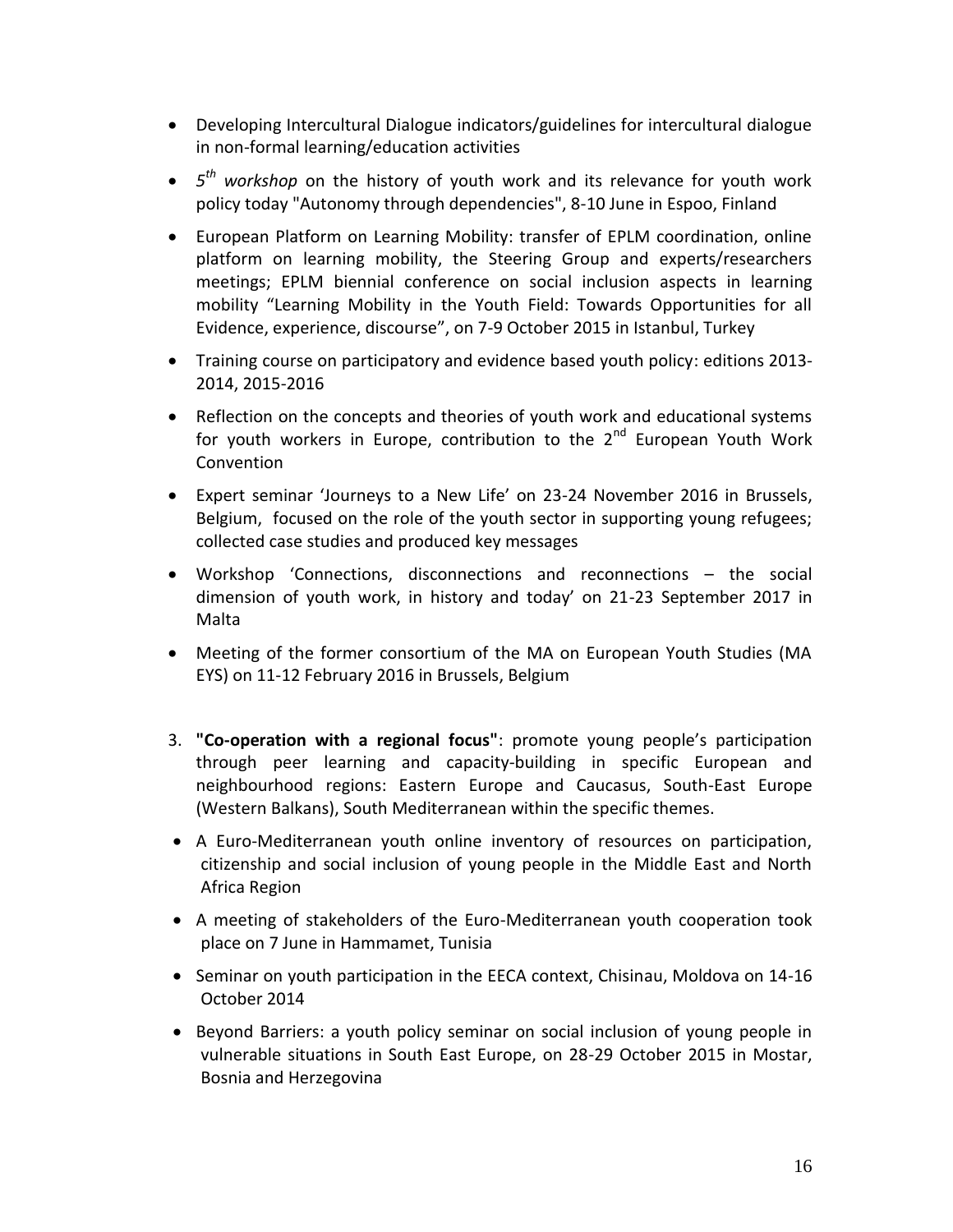- Peer learning seminar on cross-sectoral policy approaches in Western Balkans 'Getting Across' on 26-27 October 2016 in Budva, Montenegro, resulting in a set of recommendations
- Expert meeting on South Mediterranean youth cooperation: strengthening knowledge networks for evidence-based youth policy and practice, aimed at a better understanding of the situation of young people in the region, 12-13 December in Brussels, Belgium

#### Management activities

- Partnership Management Board meetings: April 2014 in Strasbourg, in Brussels; January 2015 in Brussels; December 2016 in Brussels
- Partnership Consultative Meeting was cancelled in 2014 and 2015; it took place 1-2 December 2016 in Brussels

#### **I. Yearly grant agreements (2017, 2018)**

In 2017 same themes and objectives were the same as in the preceding Framework Partnership Agreement 2014-16.

In 2018 the themes were slightly reformulated to:

- 1. Participation/citizenship, including new concepts and tools
- 2. Social inclusion with a focus on outreach, access to rights, and counteracting discrimination against vulnerable groups
- 3. Quality development of youth work

The objectives remained largely unchanged:

- 1. "**Better knowledge**"
- Symposium "Youth policy responses to the contemporary challenges faced by young people" on 12-14 June 2017 in Prague, Czech Republic
- Symposium on young people and technological developments "Connecting the dots" on 26-28 June 2018, in Tallinn, Estonia, preceded by four thematic webinars
- EKCYP collected data on knowledge on youth work at national level, supported the elaboration of the mapping educational and career paths for youth workers, provided EU Youth Wiki contributions for chapter II Volunteering and for Chapter I Youth Policy Governance; annual meetings on 19 September 2017 and on 20 September 2018
- PEYR contributed to most of EU-CoE youth partnership activities (symposia, EPLM, thematic analytical reports and supported the EU Structured Dialogue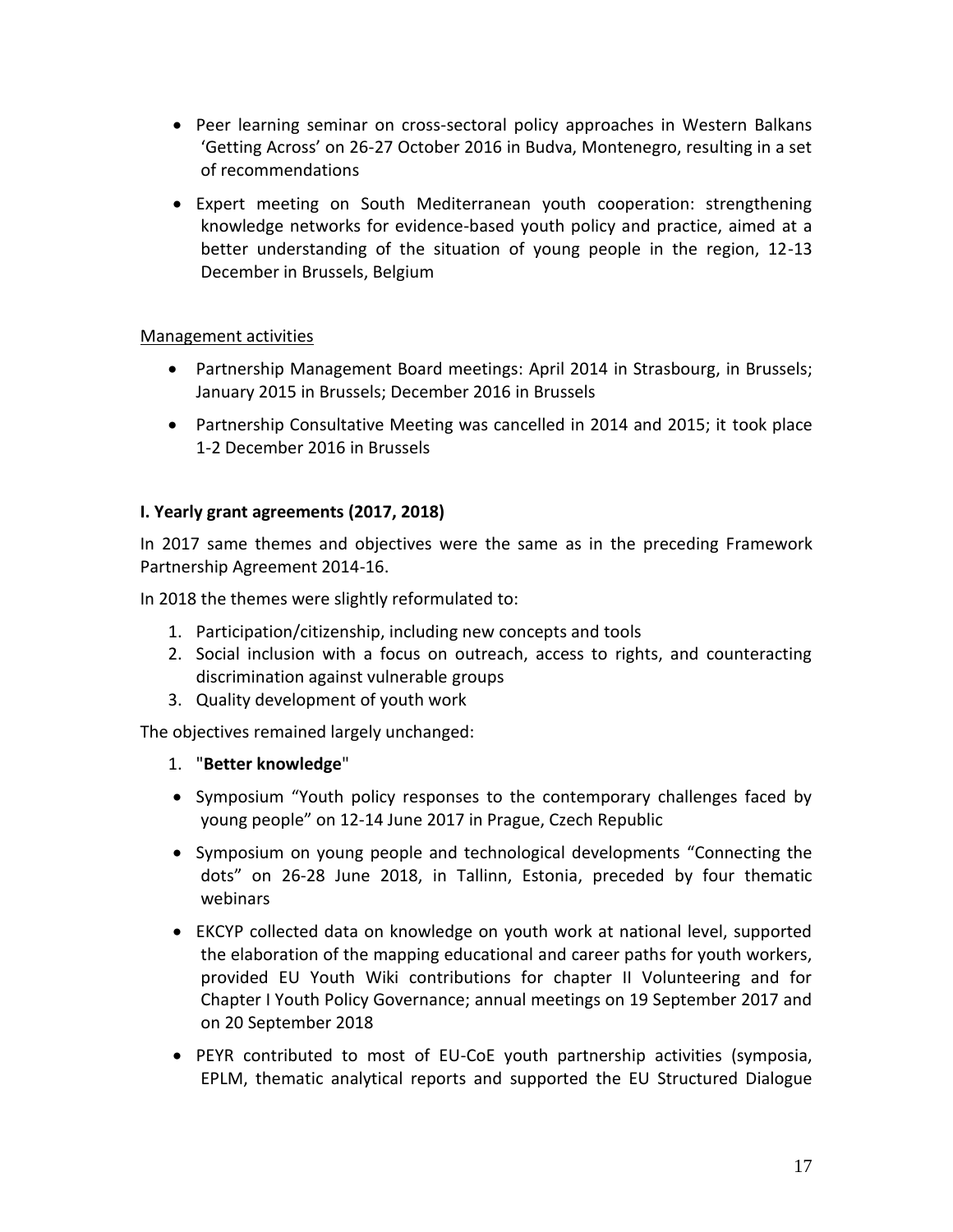with young people); annual meetings on 20-21 September 2017 and 18 September 2019

- Joint days between PEYR and EKCYP on 20 September 2017 in Budapest, Hungary and 20 September 2018 in Chisinau, Moldova, focused respectively on: in 2017 – youth research agenda, researching education and career paths for youth workers and communicating research, in 2018 – knowledge base in Eastern Europe and Caucasus
- Youth Policy Seminar "Shaping European policies in theory and practice", 2017/2018 edition

#### 2. "**Promotion of Youth Work**"

- EPLM development of the indicators of quality in learning mobility in the youth field and a handbook encompassing those, the principles and practical examples and tips; expert seminar on quality in learning mobility on 16-18 May 2018, preceded by a meeting of researchers on 15 May, in Lille, France
- Involvement in the forum on education for democratic citizenship with a European dimension "Raise your voice for tomorrow's Europe" on 14–16 November in Ljubljana, Slovenia;
- Seminar on the role of youth work in citizenship education with young people, with a focus on its European dimension on 3 - 4 May 2018 in Strasbourg, France; revising the T-kit on European citizenship and in 2018 – transforming it into an online tool
- Workshops on the role of youth work in the inclusion and participation of young refugees on 2 – 4 October in Strasbourg, France, and on 4 - 6 December in Thessaloniki, Greece
- Seminar on the role of the youth sector in supporting young refugees on 4-5 December 2018 in Strasbourg, France
- Workshop on youth work: towards the 3rd European Youth Work Convention (developments, outlooks, needs) at the German Child and Youth Welfare Congress on 28-30 March 2017 in Düsseldorf, Germany
- Workshop on learning from the history of international youth organisations, and their impact on youth work practice today on 2-4 October 2018 in Ljubljana, Slovenia
- Contributions to the projects of the Erasmus+ EU programme actors: "Ignite the Spark" on strengthening youth participation; "Europe Goes Local" on strengthening local/municipal youth work, European Academy on Youth Work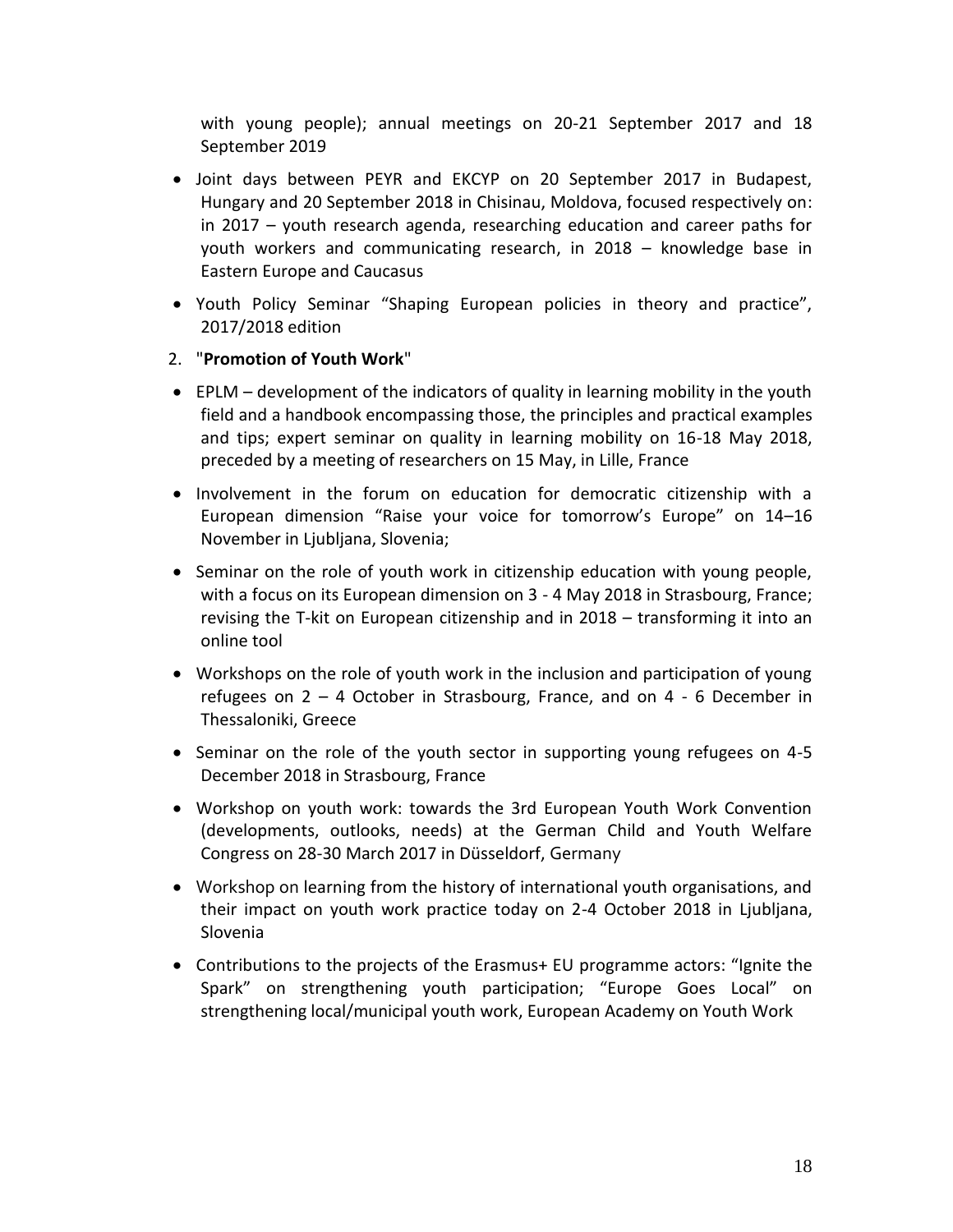- 3. "**Co-operation with a regional focus**"
- Contribution to the Conference "Youth work against violent radicalisation" on 28-30 November in Malta
- "SEE Youth Work" peer-learning seminar on youth work and its relevance for youth policy in South East Europe on 13-15 November in Ljubljana, Slovenia
- Contribution to developing youth knowledge networks in Eastern Europe and Caucasus through mapping of resources and networks and the above mentioned joint meeting of PEYR and EKCYP with the regional dimension

#### Management activities

- Partnership Management Board meetings on 11 December 2017 and on 30 November 2018 (tbc), both in Brussels, Belgium
- Partnership Consultative Meeting on 12 December 2017 in Brussels, Belgium, preceded by a public "InfoSession" presenting main 2017 EU-CoE youth partnership achievements

#### **J. Information and Publication activities 1998 – 2018:**

A specific *information strategy* aims at making the results of the partnership visible and enhancing the multiplier effect by dissemination of results:

- *T(raining)-kits* since 1998:
	- o 1: Organisational management
	- o 2: Methodology in language learning
	- o 3: Project management
	- o 4: Intercultural learning, revised
	- o 5: International voluntary service, updated
	- o 6: Training essentials
	- o 7: Citizenship, youth and Europe, revised
	- o 8: Social inclusion, revised
	- o 9: Funding and financial management
	- o 10: Educational evaluation in youth work
	- o 11: Mosaic Euro-Mediterranean youth work
	- o 12: Youth transforming conflict
	- o 13: Sustainability and youth work

Almost all T-Kits are translated into French and most into German. Individual T-Kits have been translated into other languages, such as Arabic, Bulgarian, Czech,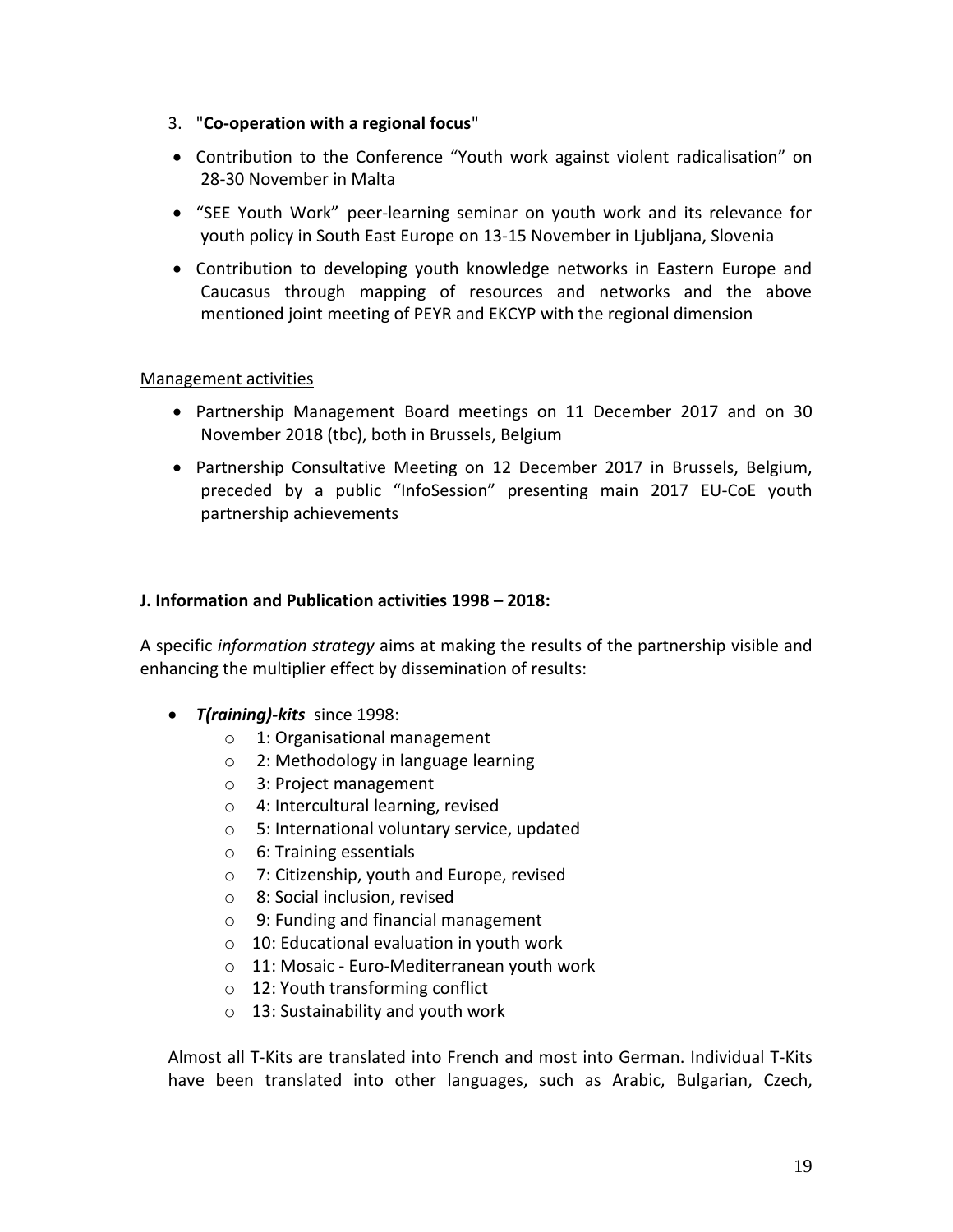Estonian, Hungarian, Italian, Latvian, Lithuanian, Macedonian, Montenegrin, Polish, Portuguese, Romanian, Russian, Serbian, Slovene and Turkish.

- *Coyote Magazine* deals with issues of the European youth field, at first focusing on "youth – training – Europe", then "Youth work – knowledge – policy". 26 issues have been published until today with the following focus themes:
	- o Supplement 1: Voyage a simulation game
	- o Supplement 2: Our European Youth Centres
	- o 1: Methodological reflections on training
	- o 2: Conflict Management Disabled young people
	- o 3: Non-formal Education
	- o 4: Youth training in Europe
	- o 5: Journeys to South-Eastern parts of Europe and beyond
	- o 6: The White paper and Non-formal Education
	- o 7: European Citizenship
	- o 8: Inclusion and people with disabilities
	- o 9: Human Rights Education
	- o 10: European Year of Education through Sport
	- o 11: Non-formal learning and Education
	- o 12: All Different All Equal European youth campaign
	- o 13: Intercultural Dialogue
	- o 14: Youth participation (under preparation)
	- o 15: Social Cohesion
	- $\circ$  Extra: 1<sup>st</sup> European Youth Work Convention
	- o 16: The Power of Youth Work
	- o 17: The Power of Volunteering
	- o 18: Recognition APP!
	- o 19: What's going on?! (in the European youth arena)
	- $\circ$  Coyote extra: ahead of 1<sup>st</sup> European Youth Work Convention
	- o 20: Is Youth Xtreme?
	- o 21: Know what? On youth information
	- o 22: Discriminating(,) me?!
	- o 23: Finding common ground (of youth work)
	- o 24: Learning mobility: opportunities for all?
	- o 25: Citizenship education revisited (online magazine)
	- o 26: Smart youth work (online magazine)
	- $\circ$  27: 20<sup>th</sup> anniversary of the EU-CoE youth partnership (online magazine)
- The series **Youth Knowledge Books** publishes results of research seminars and other activities building knowledge on youth: 23 issues have been published in this series so far:
	- o # 1: Resituating culture (ed. Gavan Titley)
	- o # 2: Revisiting youth political participation (ed. Jörg Forbrig)
	- $\circ$  # 3: Trading up potential and performance in non-formal learning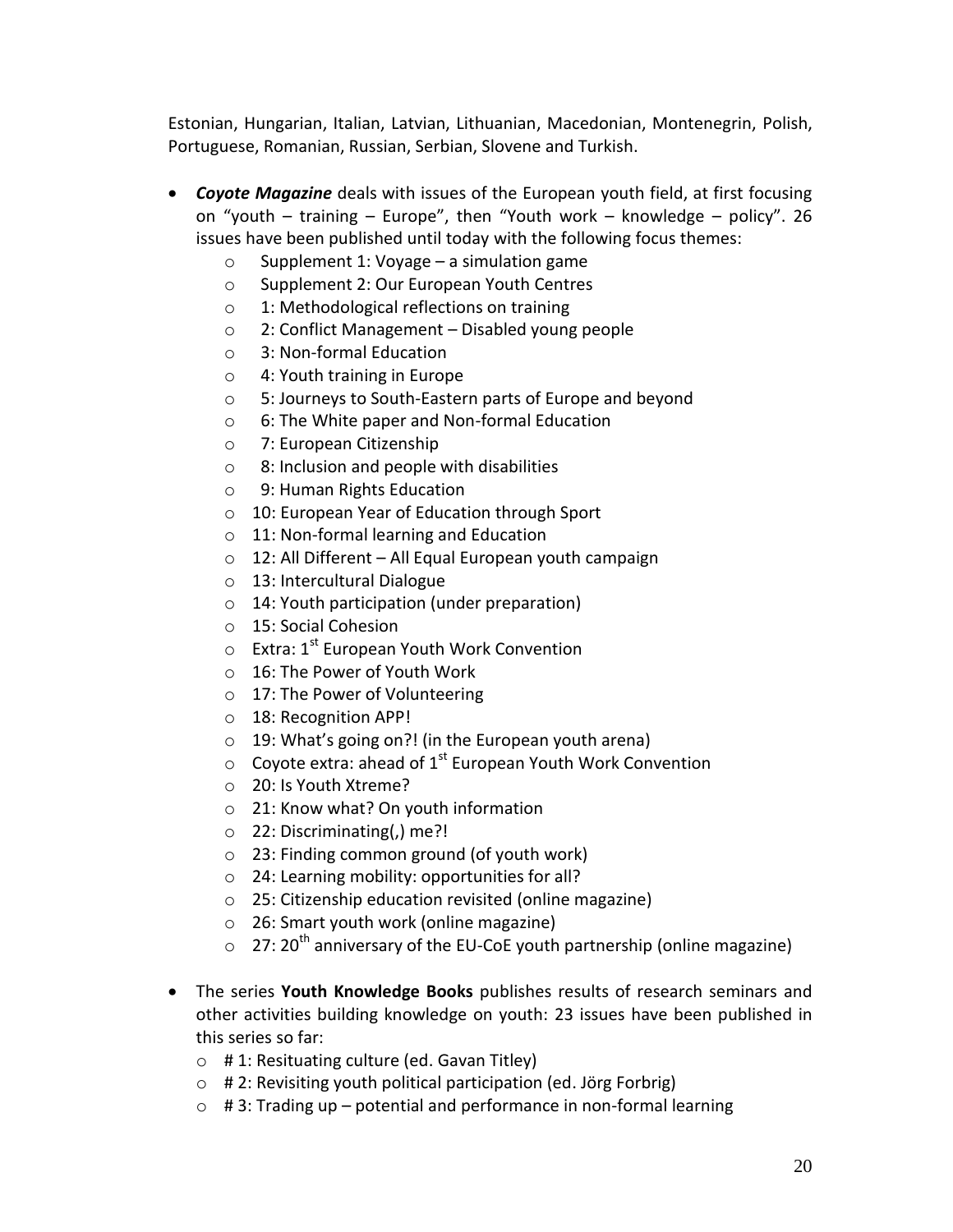(eds. Lynn Chisholm and Bryony Hoskins)

- $\circ$  # 4: Charting the landscape of European youth voluntary activities (eds. Howard Williamson and Bryony Hoskins with Philipp Boetzelen)
- $\circ$  # 5: Social inclusion and young people: breaking down the barriers (eds. Helen Colley, Ph. Boetzelen, Bryony Hoskins, Teodora Parveva)
- $\circ$  # 6: The politics of diversity in Europe (eds. Gavan Titley and Alana Lentin)
- o # 7: European Citizenship (eds. Miguel Garcia Lopez and Ditta Dolejsiova)
- $\circ$  # 8: Youth Policy manual How to develop a national youth strategy (ed. Finn Yrjar Denstad), adapted also to the context of the South Mediterranean and to Eastern Europe and Caucasus countries and translated into Arabic and Russian, respectively
- $\circ$  # 9: The history of youth work in Europe and its relevance for youth policy today (eds. Griet Verschelden, Filip Coussée, Tineke Van de Walle and Howard Williamson)
- o # 10: Youth unemployment and the future of work (eds. Jonathan Evans and Wei Shen)
- $\circ$  # 11: The history of youth work in Europe Volume 2. Relevance for today's youth work policy (eds. Filip Coussée, Griet Verschelden, Tineke Van de Walle, Marta Mędlińska and Howard Williamson)
- o # 12: Some still more equal than others? Or equal opportunities for all? (ed. Serdar M. Değirmencioğlu)
- o # 13: Intercultural learning in non-formal education (eds. Susana Lafraya)
- $\circ$  # 14: 1989 Young people and social change after the fall of the Berlin Wall (eds. Carmen Leccardi, Carles Feixa, Siyka Kovacheva, Herwig Reiter, Tatjana Sekulić)
- o # 15: EKCYP insights (ed. Philipp Boetzelen)
- o # 16: The history of youth work in Europe Volume 3 (eds. Filip Coussée, Howard Williamson and Griet Verschelden)
- o # 17: Learning mobility and non-formal learning in European contexts. Policies, approaches and examples (eds. Günter J.Friesenhahn, Hanjo Schild, Hans-Georg Wicke, Judit Balogh)
- $\circ$  # 18: The history of youth work in Europe, Volume 4 (eds. Marti Taru, Filip Coussée and Howard Williamson)
- o # 19: The history of youth work in Europe, Volume 5 (eds. Lasse Siurala, Filip Coussée, Leena Suurpaa and Howard Williamson)
- o # 20: Thinking seriously about youth work. And how to prepare people to do it (eds. Hanjo Schild, Nuala Connolly, Francine Labadie, Jan Vanhee, Howard Williamson)
- o # 21: Needles in haystacks. Finding a way forward for cross-sectoral youth policy (eds. Magda Nico, Marti Taru, Dunja Potočnik, Andrei Salikau)
- $\circ$  # 22: Learning mobility, social inclusion and non-formal education. Access, processes and outcomes. (eds. Maurice Devlin, Søren Kristensen, Ewa Krzaklewska, Magda Nico)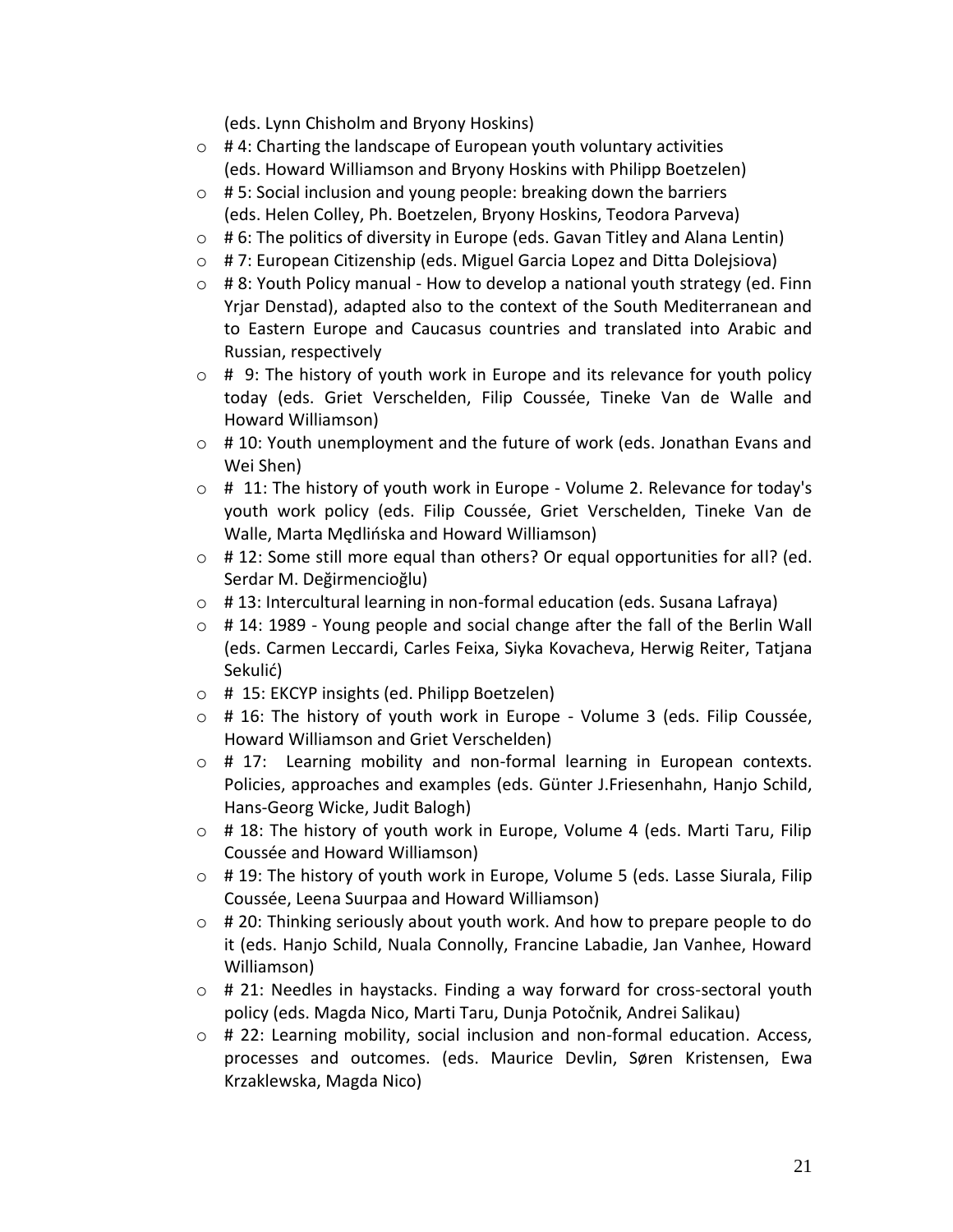- $\circ$  # 23: The history of youth work in Europe, Volume 6 (eds. Filip Coussée and Howard Williamson)
- o #24: Youth sector supporting young refugees (in preparation)
- The **Perspectives on Youth Series** aimed at fostering better knowledge on youth and dialogue between policy, practice an research:
	- $\circ$  #1: 2020 what do YOU see?
	- o #2: Connections and disconnections
	- o #3: Healthy Europe
	- o #4: Young people in a digitalised world
- The **Advanced Training of Trainers in Europe** (ATTE) course is documented in two Volumes:

# 1 Curriculum description, edited by Miguel Garcia Lopez and # 2 External evaluation, edited by Lynne Chisholm et alii.

- The publication "**Citizenship matters**: the participation of young women and minorities in Euro-Med youth projects", 2005, is a result of a Euro-Mediterranean training course. Also available in Arabic.
- The brochure **"Getting there…" on "Recognition of youth work and non-formal learning / education"**, collecting the "Pathways 2.0 paper" as well as the statement of participants of the symposium on the same subject (held in November 2011)
- **Youth policy essentials** is a brochure presenting in an accessible and concise manner what youth policy is all about; Essentials: youth research will present what you research is
- **Insights** is user-friendly presentation of EKCYP knowledge summarising the information collected through the youth policy and youth work country sheets
- **Finding a place in modern Europe** is a report of the mapping on barriers to social inclusion, experienced by young people in Europe
- **Compendium of life stories "How Youth Work Changed My Life"**
- "**Visible Value**" mapping of tools and good practices for better recognition of youth work and non-formal learning/education at European and national levels
- **Mapping Educational Paths of Youth Workers** and **Diversity of practice architectures in Europe** are reports linked to the status of youth work in Europe